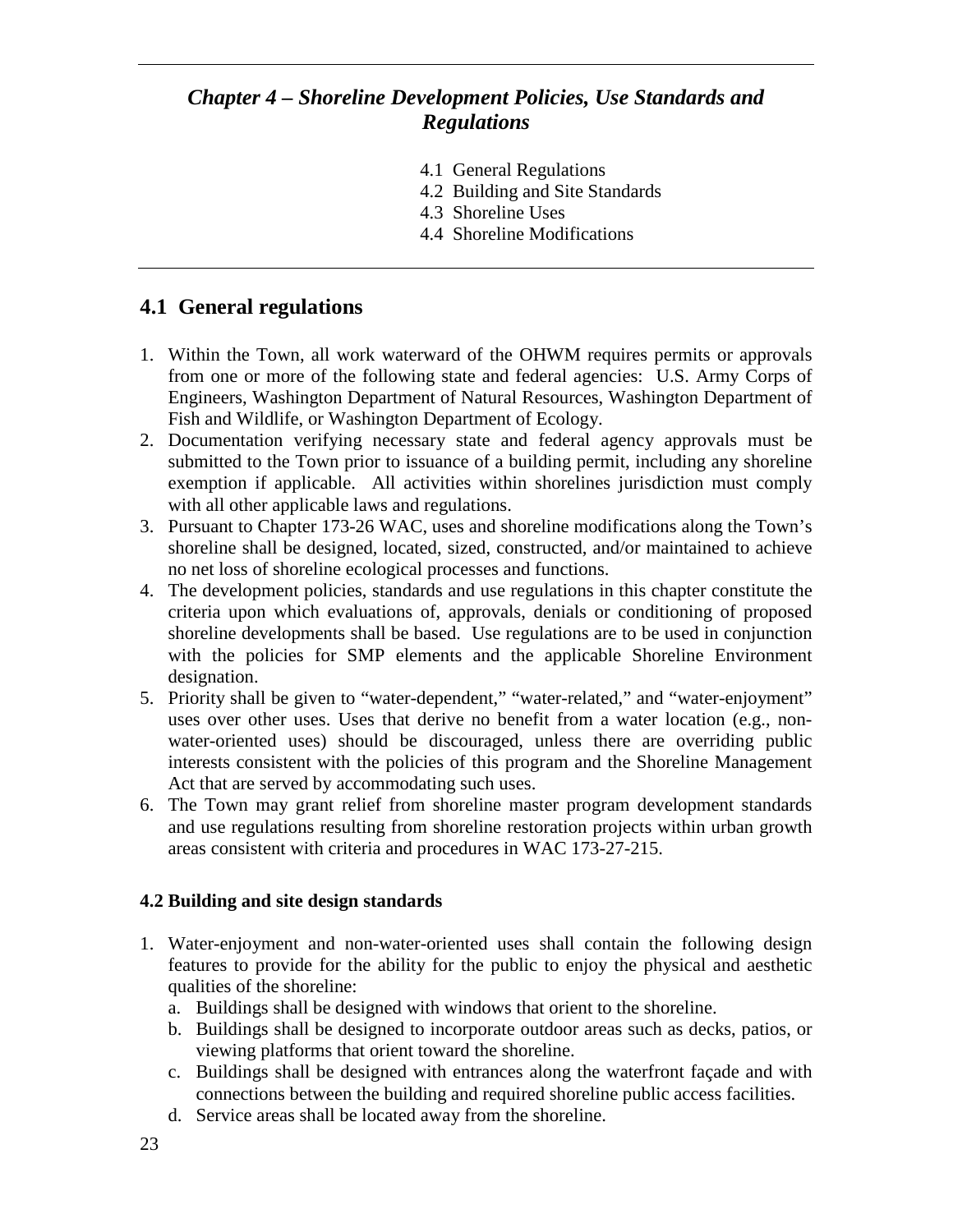- e. Site planning shall include public access and public use areas along waterfront public access facilities.
- 2. Adjustment of setbacks may be allowed upon obtaining a variance permit that can provide relief from the dimensional requirements of this program. A variance may only be granted when all of the criteria listed at WAC 173-27-170 are met. A variance is intended to allow only a minimum degree of variation from setback or other standards, just enough to afford relief and to allow a reasonable use of a property. Based upon the shoreline inventory and characterization, minimum necessary standards must assure no net loss of shoreline ecological functions. Variances may not be used to vary use.
- 3. In addition to the dimensional standards in the La Conner Municipal Code, Title 15, the dimensional standards in Table 4-1 apply within the Shoreline Environments.

**Table 4-1 Shoreline Building Height**

Note: the method of measuring building height is set forth in LCMC.

| <b>Height standards</b>    | (AE)<br><b>Aquatic</b> | (PUE)<br><b>Public Use</b> | RE)<br><b>Residential</b> | (HCE)<br><b>Historic</b><br><b>Commercial</b> | (CE)<br><b>Commercial</b> | (IE)<br>Industrial |
|----------------------------|------------------------|----------------------------|---------------------------|-----------------------------------------------|---------------------------|--------------------|
| <b>Max Building Height</b> | 30 feet                | 30 feet                    | 30 feet                   | 30 feet                                       | 30 feet                   | 40 feet            |

#### **4.2.1 Vegetation Conservation Buffers**

- 1. Within shorelands, native shoreline vegetation that has not been otherwise disturbed by legal means shall be preserved to the maximum extent feasible. These areas shall constitute vegetation conservation buffers and be designated and preserved consistent with safe construction practices, and other provisions of this chapter.
- 2. The following minimum standards for shoreline and critical area vegetation conservation shall apply:
	- a. In the event buffers for more than one designated critical area are applicable, the most protective standards for vegetation conservation shall apply;
	- b. No more than 15 percent of the area with native shoreline vegetation shall be cleared within the vegetation conservation area;
	- c. All native trees in the vegetation conservation buffers over 20 inches in diameter at breast height shall be retained. Trees determined by the Town to be hazardous or diseased may be removed. Replacement of non-native vegetation with native species shall be done in a manner that will not leave soil bare or vulnerable to erosion.
	- d. The Shoreline Administrator may allow removal of vegetation exceeding that described above where an applicant agrees to replacement plantings that are demonstrated to provide greater benefit to shoreline ecological functions than would be provided by strict application of this section, based upon the findings from the 2012 Shoreline Inventory and Characterization.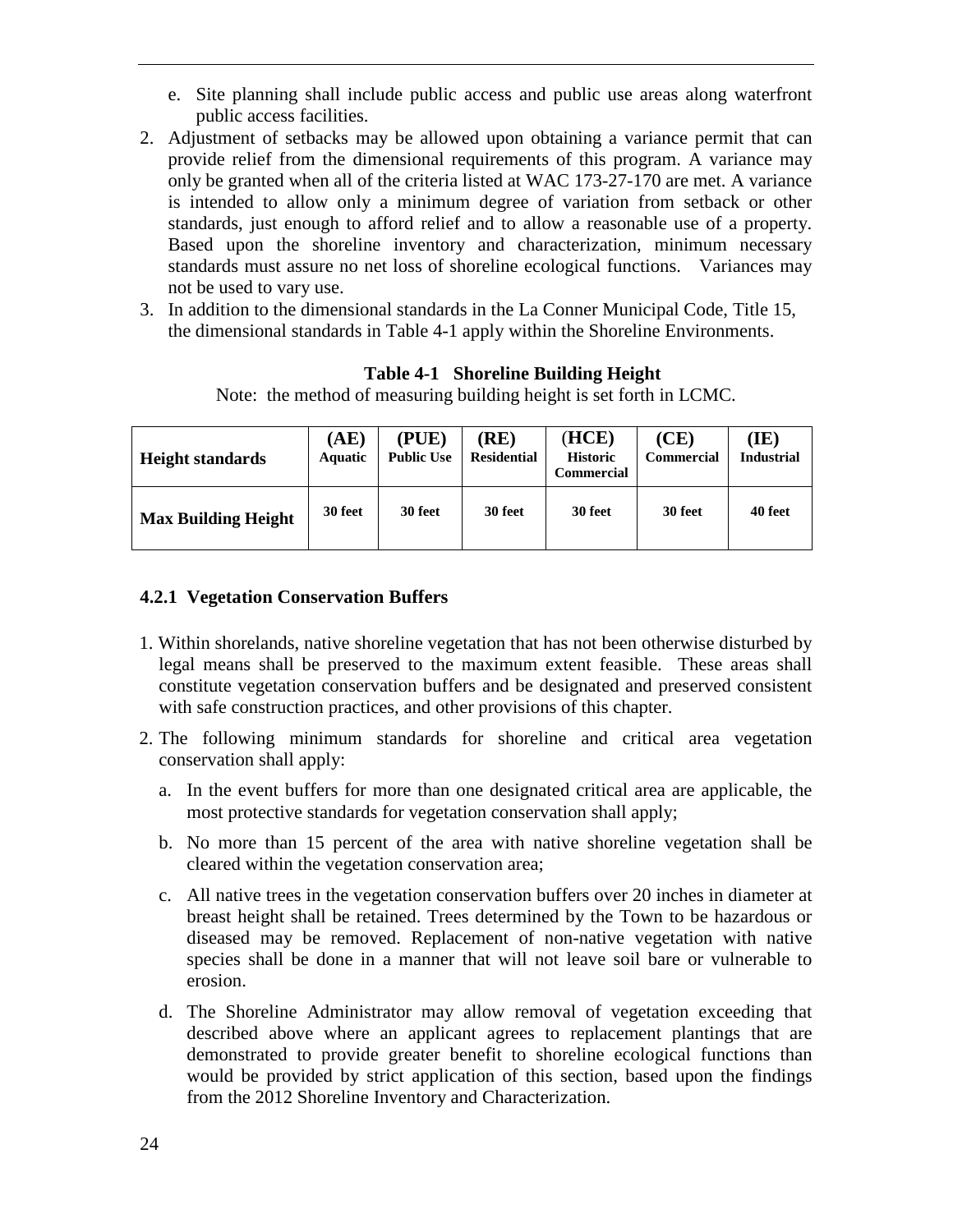#### **4.2.2 Environmental Impact Avoidance and Mitigation**

- 1. All shoreline development and uses shall occur in a manner that results in no net loss of shoreline ecological functions, through the location and design of all allowed development uses. In cases where impacts to shoreline ecological functions from allowed development and uses are unavoidable, those impacts shall be mitigated, according to the provisions of this section, to ensure no net loss of shoreline ecological functions.
- 2. In order to assure that development activities meet the no-net-loss standard by avoiding, minimizing, and mitigate for adverse impacts, an applicant for any development activity shall be required to complete a mitigation analysis, utilizing the following sequencing guidelines:
	- a. Avoiding the impact altogether by not taking a certain action or parts of an action;
	- b. Minimizing impacts by limiting the degree or magnitude of the action and its implementation using appropriate technology or by taking affirmative steps to avoid or reduce impacts;
	- c. Rectifying the impact by repairing, rehabilitating, or restoring the affected environment;
	- d. Reducing or eliminating the impact over time by preservation and maintenance operations;
	- e. Compensating for the impact by replacing, enhancing, or providing substitute resources or environments; and
	- f. Monitoring the impact and compensation projects and taking appropriate corrective measures.
- 3. To the extent the State Environmental Policy Act of 1971 (SEPA), Chapter 43.21C RCW, is applicable, the analysis of environmental impacts from proposed shoreline uses or developments shall be conducted consistent with the rules implementing SEPA (WAC 197-11).
- 4. Required mitigation shall not be in excess of that necessary to assure that proposed uses or development will result in no net loss of shoreline ecological functions.
- 5. All shoreline uses and activities shall be located, designed, constructed and managed to avoid or minimize adverse effects on the following natural features:
	- (a) Fish, shellfish and wildlife habitats, migratory routes and spawning areas;
	- (b) Kelp beds, eelgrass beds, herring spawning areas and smelt spawning areas;
	- (c) Accretion shore forms;
	- (d) Natural scenic vistas or features; and
	- (e) Unstable bluffs.
- 6. When a development site encompasses environmentally sensitive areas designated pursuant to Appendix D, these features should be left intact and maintained as open space or buffers. All development should be set back from these areas to prevent hazardous conditions and property damage, as well as to protect valuable shoreline ecological functions.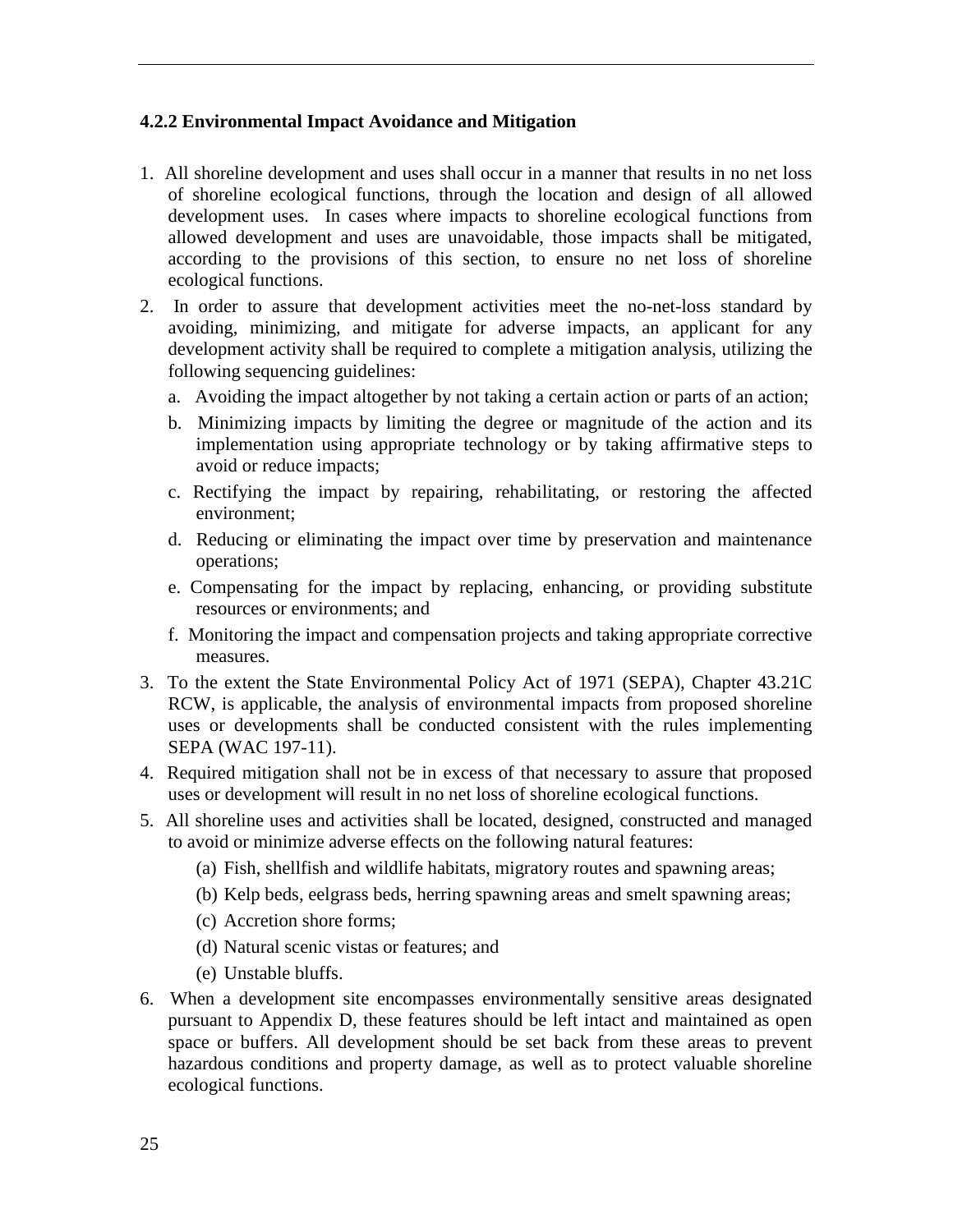- 7. Land clearing, grading, filling and alteration of natural drainage features and landforms shall be limited to the minimum necessary for development. Surface drainage systems or substantial earth modifications involving greater than 500 cubic yards of material shall be professionally designed to prevent maintenance problems or adverse impacts on shoreline features.
- 8. All development activities shall be located and designed to minimize or prevent the need for shoreline defense and stabilization measures and flood protection works such as bulkheads, other bank stabilization, landfills, levees, dikes, groins, jetties or substantial site regrades.
- 9. Herbicides and pesticides shall not be applied or allowed to directly enter water bodies unless approved for such use by appropriate agencies (State Department of Agriculture or Ecology, U.S. Department of Agriculture, Environmental Protection Agency).

### **4.2.3 Critical Areas Development and Performance Standards**

- 1. The Town of La Conner Shoreline Critical Areas Regulations, included as Appendix D of this SMP, shall apply to the use, alteration, or development where critical areas are located within the shoreline jurisdiction.
- 2. The shoreline critical areas provisions set forth in Appendix D are adopted as development regulations of this Shoreline Master Program and are enforceable under the authority of Chapter 90.58 RCW independent from the authority of Chapter 36.70A RCW.
- 3. Applicability. This code appliesto activities on all lands which have been identified and classified as critical areas pursuant to the comprehensive plan and designated on the Environmentally Sensitive Areas Map as follows:
	- a. Nontidal Wetlands. Known nontidal wetlands are designated on the Environmentally Sensitive Areas Map adopted by the Town of La Conner on October 25, 2005. Provisions of this chapter apply to all nontidal wetlands, which have been determined by a wetland delineation and rated per current Department of Ecology guidelines regardless of map designation.
	- b. Geologically Hazardous Areas. All lands where slopes that average 15 percent or greater over a vertical interval of 10 feet and unstable slopes.
	- c. Fish, shellfish and wildlife habitats, migratory routes and spawning areas;
	- d. Kelp beds, eelgrass beds, herring spawning areas and smelt spawning areas;
- 4. Prohibited activities.All activities that are not permitted as a right or by permit shall be prohibited. All projects shall be fully bonded against any claim of damage against adjacent properties, including the Town, prior to any wetland or slope work being undertaken if bonding is a condition of the permit.
- 5. Geologically hazardous areas.
	- a. Development shall be prohibited, restricted, or otherwise controlled in areas designated or adjacent to "known or potential risk." The applicant shall provide evidence that the proposal would be structurally safe and out of the potential danger of any other surrounding development which may pose such risk to public health and safety in the designated hazardous area. The minimum requirement shall be a report submitted by a licensed engineer of the Town's choice. The applicant shall submit any other information deemed necessary to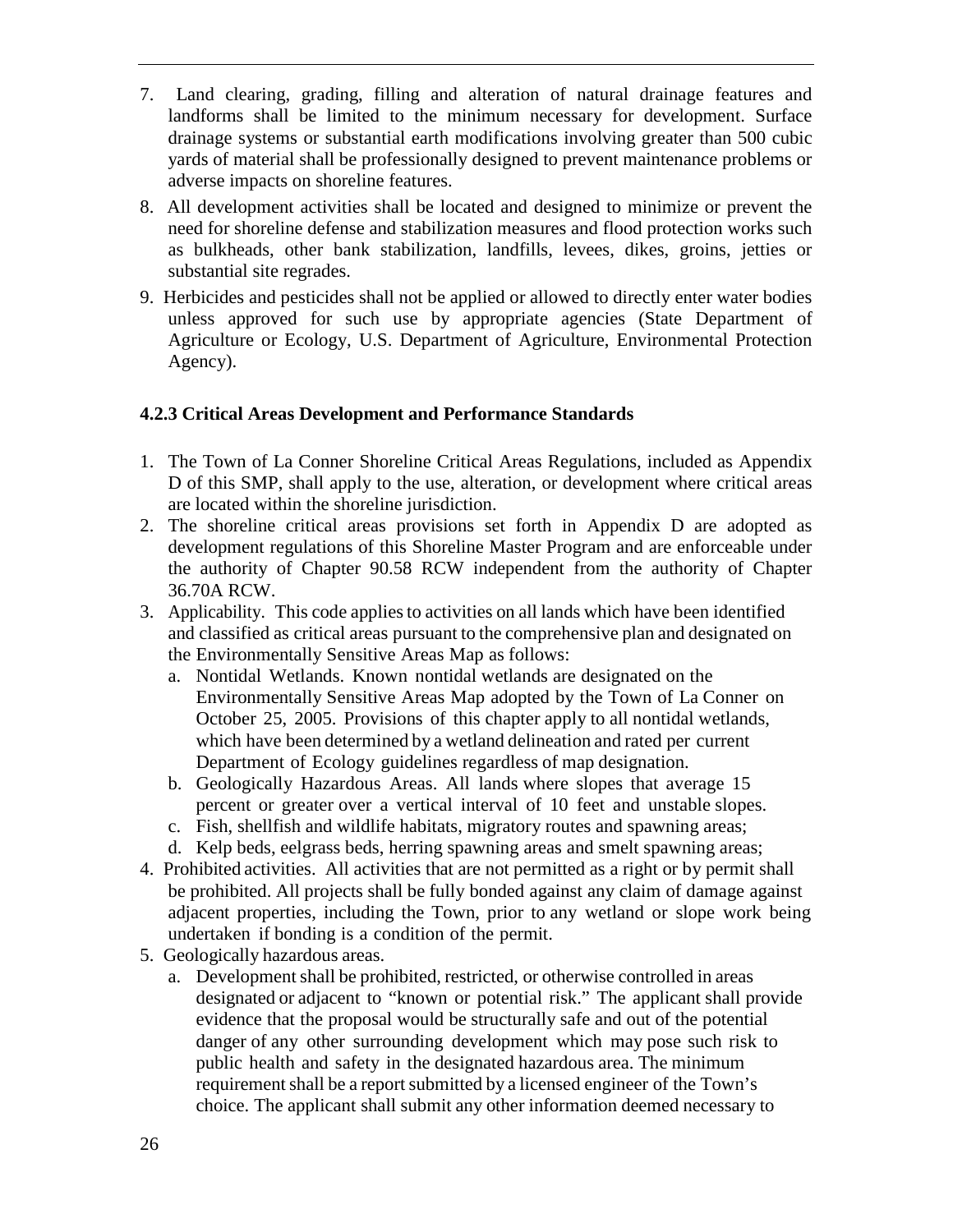allow the planning director, with the aid of the director of public works and director of wastewater management, to make an informed recommendation to the hearing examiner as to whether the proposed project should be granted.

- b. The planning director may require a buffer from the top or toe of a slope based on (a) geological and hydrological site constraints, and (b) the impacts of proposed construction methods on the stability of the slope, increased erosion potential, and disruption of existing topography and vegetation. No removal of native vegetation or wildlife habitat shall be permitted within the protected slope and buffer without prior approval of the planning director and approved replacement vegetation.
- c. Disturbed areas due to development activities shall be revegetated to promote drainage control and prevent erosion after construction. In cases where erosion potential is severe, the planning director may require a revegetation. Revegetation shall consist of trees, shrubs, and ground cover suitable for the location and which does not require permanent irrigation systems for long-term survival.
- d. When development is proposed on known and potential slide areas or slopes 40 percent or greater, the planning director may restrict development coverage and construction activity areas to the most level, environmentally suitable and naturally stable portion of the site. Grading shall be strictly limited to areas as determined by the planning director. The planning director may consult with other engineering consultants, the cost of which shall be borne by the applicant.
- e. All drainage associated with the developmentshall be connected to Town approved drainage control systems. The on-site drainage system shall be designed for a 25-year storm occurrence (2.7 inches in 24 hours).
- f. The planning director may require additional construction practices and methods including, but not limited to, best management practices and limitations on construction equipment permitted on the site to protect critical areas on-site, on adjacent sites, and within the drainage basin.
- 6. Adjacent Agricultural Lands

All activities or uses adjacent to lands classified as agricultural lands of long-term significance shall be regulated in accordance with this code.

# **4.2.4 Water quality**

# **A. Policies**

- 1. The Town should require reasonable setbacks, buffers or storage basins to achieve the objective of lessening negative impacts on water quality.
- 2. All measures for controlling erosion or floodwaters should be located, designed, constructed and maintained so that net off-site impacts related to water do not degrade the existing water quality.
- 3. All measures for treatment of surface water runoff for the purpose of maintaining and/or enhancing water quality should be conducted onsite before it impacts waters off-site.
- 4. Dredging and filling activities should be conducted to minimize the effect on water quality through the addition of suspended solids, leaching of contaminants, or disturbance of habitats and should be consistent with appropriate agency requirements (e.g., the State Department of Fish and Wildlife, U.S. Army Corps of Engineers).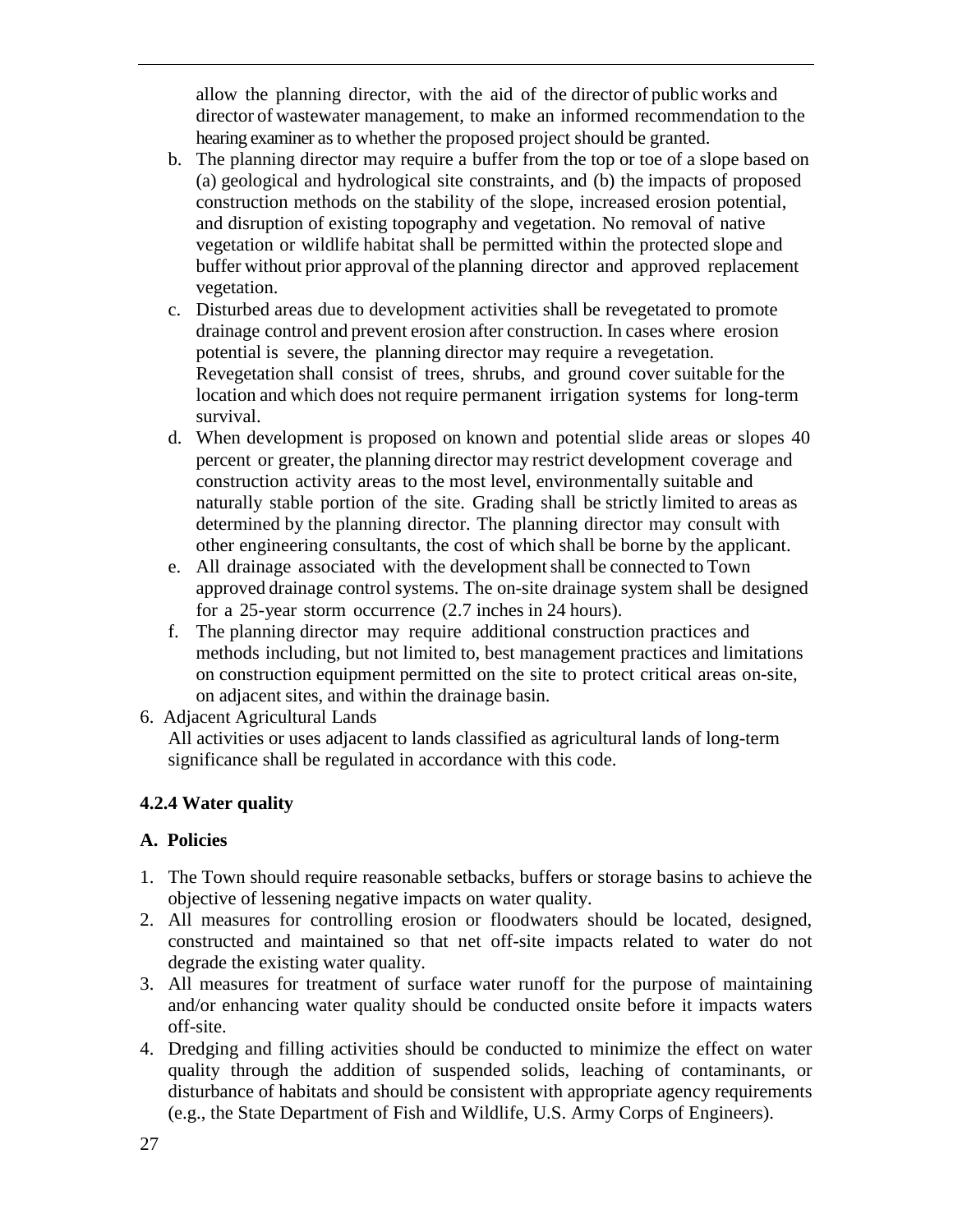## **B. Regulations**

- 1. All shoreline development shall comply with the applicable requirements of the stormwater management sections of the Uniform Development Code, including applicable requirements outlined in the most recently adopted Department of Ecology's Stormwater Management Manual for Western Washington.
- 2. All shoreline development, both during and after construction, shall minimize any increase in surface runoff through control, treatment and release of surface water runoff so that the receiving water quality and shore properties and features are not adversely affected.
- 3. The use of time-release fertilizer and herbicide shall be preferred over liquid or concentrate application for lawns or landscaped areas grown within the shoreline jurisdiction.
- 4. Solid and liquid wastes and untreated effluents shall not be allowed to enter any bodies of water or to be discharged onto the land.
- 5. The release of oil, chemicals, heavy metals or hazardous materials onto or into the water is prohibited. Equipment for the transportation, storage, handling or application of such materials shall be maintained in a safe and leak proof condition. If there is evidence of leakage, further use of such equipment shall be suspended until the deficiency has been satisfactorily corrected.
- 6. The location, design, construction and management of all shoreline uses and activities shall protect the quality and quantity of surface and ground water adjacent to the site and shall adhere to the guidelines, policies, standards and regulations of applicable water quality management programs and regulatory agencies.
- 7. All shoreline uses and activities shall utilize effective measures to minimize any increase in surface runoff and to control, treat and release surface water runoff so that receiving water quality and shore properties and features are not adversely affected. Such measures may include but are not limited to dikes, catch basins or settling ponds, installation and required maintenance of oil/water separators, grassy swales, interceptor drains and landscaped buffers.
- 8. All shoreline uses and activities shall utilize effective measures to minimize any increase in surface runoff and to control, treat and release surface water runoff so that receiving water quality and shore properties and features are not adversely affected. Such measures may include but are not limited to dikes, catch basins or settling ponds, installation and required maintenance of oil/water separators, grassy swales, interceptor drains and landscaped buffers.
- 9. All shoreline developments and uses shall utilize effective erosion control methods during both project construction and operation.

# **4.2.5 Clearing and grading**

# **A. Policies**

- 1. Clearing and grading should be limited to the minimum necessary to accommodate shoreline development.
- 2. All clearing and grading activities should be designed and conducted to minimize the degradation of water quality, sedimentation, and impacts to wildlife habitat.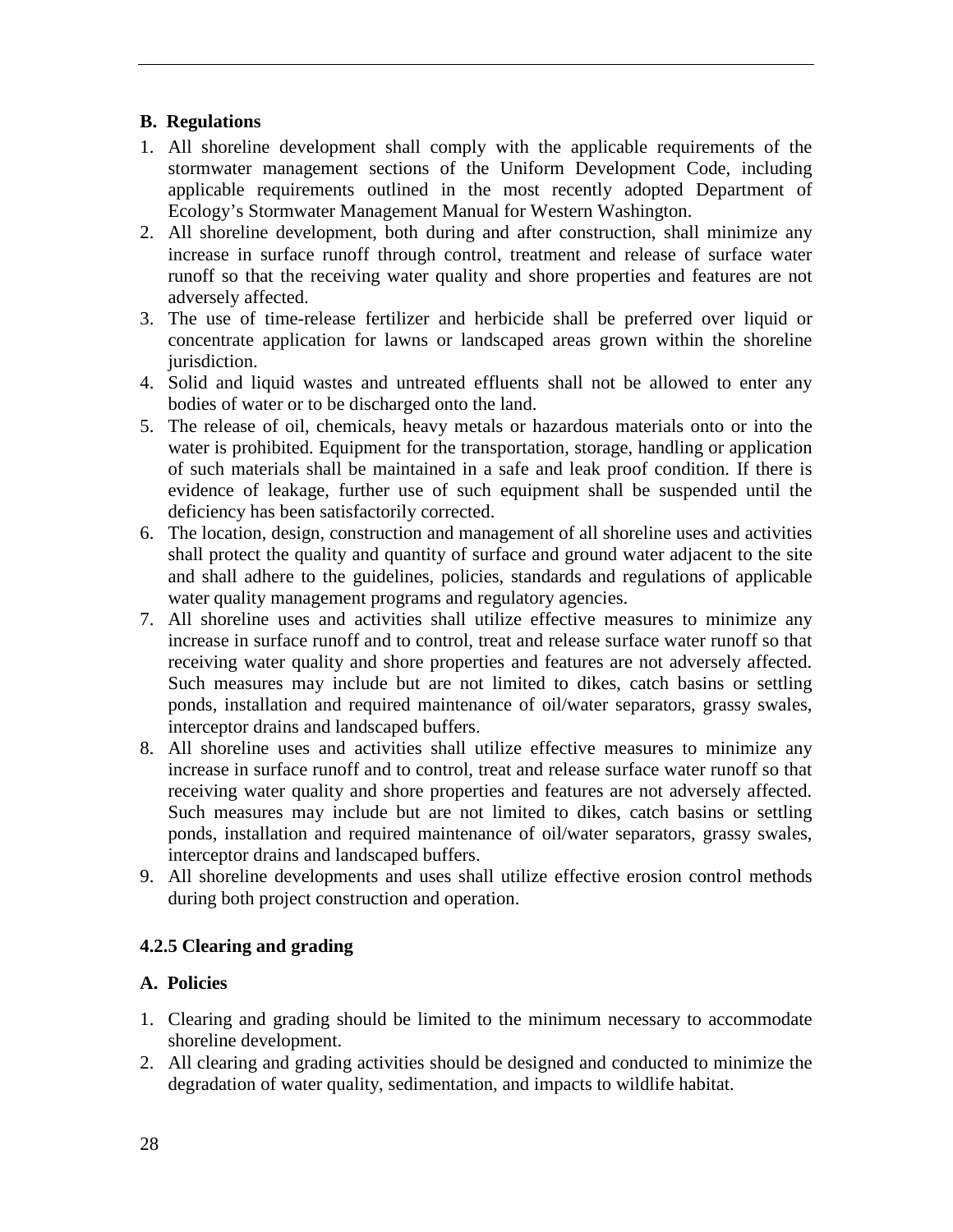- 3. Cleared and disturbed sites remaining after completion of construction should be promptly replanted with native vegetation or other approved species.
- 4. All clearing and grading activities should be designed with the objective of maintaining natural diversity in vegetation species, age, and cover density.
- 5. A clearing and grading plan that addresses vegetation removal, replanting, irrigation, erosion and sedimentation control, and other methods of riparian corridor protection should be required.

# **B. Regulations**

- 1. All clearing and grading activities shall be limited to the minimum necessary for the intended development, including residential development.
- 2. Clearing and grading activities may only be permitted landward of required setbacks when associated with a permitted shoreline development; provided, that upon completion of construction remaining cleared areas shall be replanted with native vegetation or other approved species. Replanted areas shall be maintained such that within three years' time the vegetation is fully reestablished. In addition, upon completion of construction remaining cleared areas shall be stabilized and seeded for erosion control purposes as outlined in the most recently adopted Washington Department of Ecology Stormwater Management Manual for Western Washington.
- 3. Normal nondestructive pruning and trimming of vegetation for maintenance purposes shall not be subject to these clearing and grading regulations. In addition, clearing invasive non-native shoreline vegetation or plants listed on the State Noxious Weed List is permitted in shoreline locations if native vegetation is promptly reestablished in the disturbed area.

# **4.2.6 Historic and Cultural**

### **A. Policies**

- 6. Promote the vitality of the historic preservation district by encouraging full, active use of land and structures, including multiple or spatially overlapping uses where compatible.
- 7. Encourage educational projects and programs that foster a greater appreciation of the importance of shoreline management, maritime activities, maritime history and environmental conservation.

- 1. All shoreline permits shall contain provisions that require developers to immediately stop work and notify the Town if any phenomena of possible archaeological interest are uncovered during excavations. In such cases, the developer shall provide for a site inspection and evaluation by a professional archaeologist to ensure that all possible valuable archaeological data is properly salvaged.
- 2. Permits issued in areas with known potential to contain archaeological artifacts and data shall include a requirement that the developer provide for a site inspection and evaluation by an archaeologist. The developer shall provide resultant findings to the Town which shall, in conjunction with affected parties, review the project for probable adverse impacts before any work on the site begins. Significant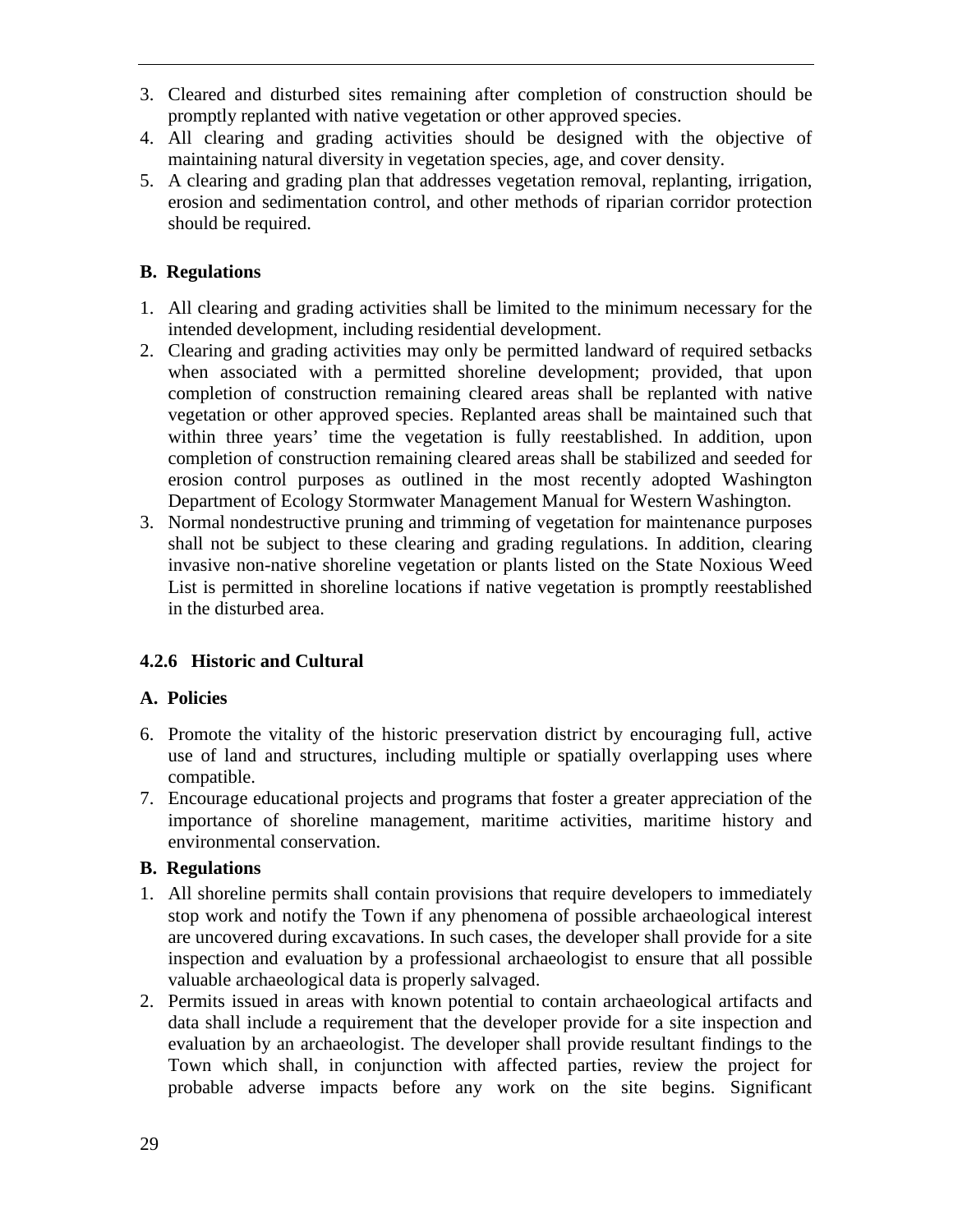archaeological data or artifacts shall be recovered before work resumes or begins on a project.

- 3. Significant archaeological and historic resources shall be permanently preserved for scientific study, education and public observation. When the Town determines that a site has significant archaeological, natural scientific or historical value, a substantial development permit shall not be issued which would pose a threat to the site. The Town and the state may require that development be postponed for a reasonable period of time in such areas to allow investigations of public acquisition potential and/or retrieval and preservation of significant artifacts.
- 4. In the event that unforeseen factors constituting an emergency as defined in RCW 90.58.030 necessitate rapid action to retrieve or preserve artifacts or data identified above, the project may be exempted from the permit requirement of these regulations. The Town shall notify appropriate agencies, such as the Swinomish Tribe, the State Department of Ecology, the State Attorney General's Office and the State Department of Archeology and Historic Preservation of such a waiver in a timely manner.
- 5. Archaeological sites located both in and outside the shoreline jurisdiction are subject to Chapter 27.44 RCW (Indian Graves and Records) and Chapter 27.53 RCW Archaeological Sites and Records) and shall comply with Chapter 25-48 WAC as well as the provisions of this master program.
- 6. Archaeological excavations may be permitted subject to the provisions of this program.
- 7. Identified historical or archaeological resources shall be considered in park, open space, public access, and site planning with access to such areas designed and managed so as to give maximum protection to the resource and surrounding environment.

# **4.1.8 Public Access**

### **A. Policies**

- 1. Consider appropriate and reasonable provisions for public access during the review process of all shoreline substantial development and conditional use permits.
- 2. Consider the importance of site design and clear signage in providing security and privacy when private spaces are in close proximity to public access.

- 1. Where these regulations require that public access be provided, the requirement shall be construed to be limited to the extent of the lawful and constitutional authority of the Town to require public access, or to require the easement, fee ownership or interest requested.
- 2. Reasonable and appropriate public access requirements shall be attached to any substantial development or conditional use permit that authorizes a use or activity that:
	- a. Will block or discourage use of an existing public access way.
	- b. Will interfere with a public use of waters or lands subject to the public trust doctrine.
	- c. Proposes to allow uses or activities that are not consistent with the policies of this program concerning preference for water-oriented uses, unless such uses are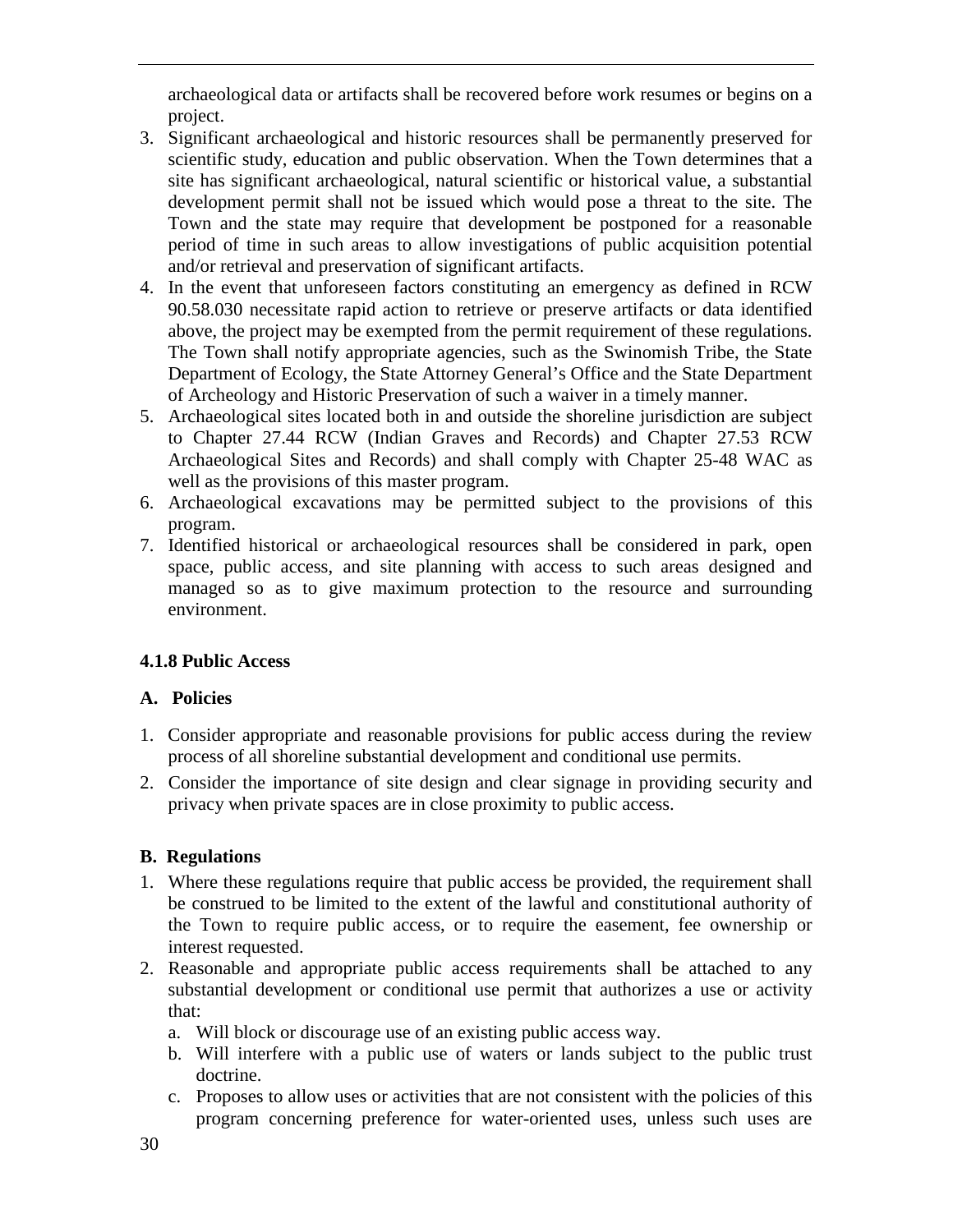included in a development that qualifies as a water-enjoyment use by providing an opportunity for a significant number of people to enjoy the shorelines of the Town.

- d. Will increase demand for public access to the shorelines of the Town.
- e. The impact, required public access conditions, and how the conditions address the impact shall be kept in the applicable shoreline permit file.
- 3. Public access need not be provided where the applicant can demonstrate one or more of the following conditions:
	- a. Unavoidable health or safety hazards to the public exist which cannot be prevented by any practical means;
	- b. Inherent security requirements of the use cannot be satisfied through the application of alternative design features or other solutions;
	- c. The cost of providing the access, easement or an alternative amenity is unreasonably disproportionate to the long-term cost of the proposed development;
	- d. Unacceptable environmental harm will result from the public access which cannot be mitigated; or
	- e. Significant undue and unavoidable conflict between any access provisions and the proposed use and/or adjacent uses would occur and cannot be mitigated. Provided that the applicant has first demonstrated and the Town has determined in its findings that all reasonable alternatives have been exhausted, including but not limited to:
		- (i) Regulating access by such means as maintaining a gate and/or limiting hours of use;
		- (ii) Designing separation of uses and activities (e.g., fences, landscaping, etc.); and
		- (iii) Developing provisions for access at a site geographically separated from the proposal such as a street end, vista or trail system.
- 4. Development uses and activities shall be designed and operated to avoid blocking, reducing, or adversely interfering with the public's physical and visual access to the water and shorelines where required.
- 5. Public access provided by shoreline street ends, public utilities and rights-of-way shall not be diminished.
- 6. Public access sites shall be connected directly to the nearest public street and shall include provisions for barrier-free access where feasible.
- 7. Required public access sites shall be fully developed and available for public use at the time of occupancy of the use or activity.
- 8. Public access easements and permit conditions shall be recorded on the deed of title and/or on the face of a plat or short plat as a condition running contemporaneous with the authorized land use, at a minimum. Said recording with the county auditor's office shall occur at the time of permit approval.
- 9. Width of public access easements shall be five feet or greater, unless the Town's hearing examiner determines that undue hardship would result. In such cases, easement width may be reduced only to the minimum extent necessary to relieve the hardship.
- 10. The standard state approved logo or other approved signs that indicate the public's right of access and hours of access shall be constructed, installed and maintained by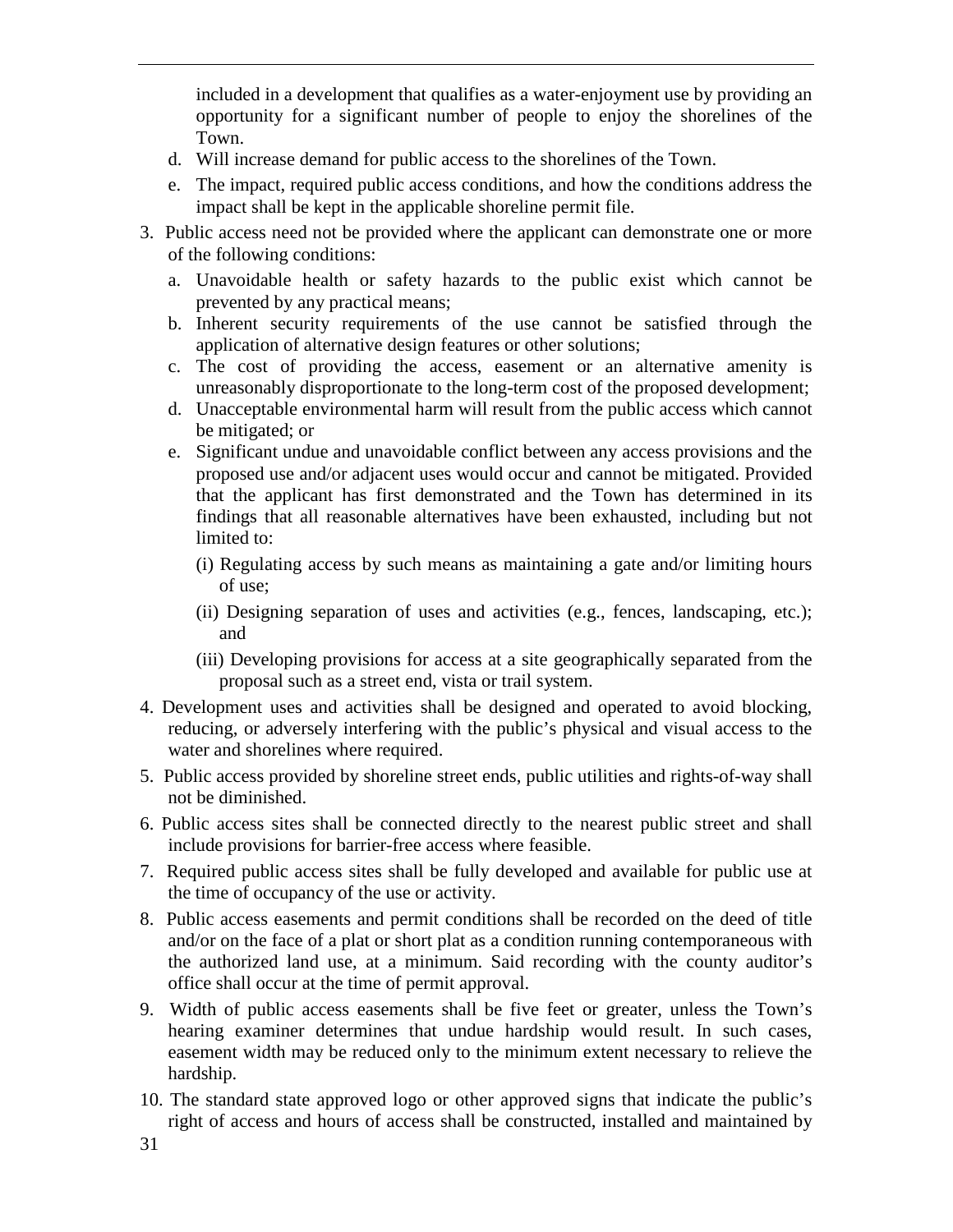the applicant in conspicuous locations at public access sites. Signs may control or restrict public access as a condition of permit approval.

- 11. Future actions by the applicant successors in interest or other parties shall not diminish the usefulness or value of the public access provided.
- 12. Any new development or redevelopment of properties adjacent to the shoreline shall comply with the policies and performance standards of this shoreline master program and the guidance in the Washington State Department of Ecology Shorelines and Coastal Zone Management Program Shoreline Public Access Handbook. It shall also be consistent with the Town's parks plan relating to visual and pedestrian access along the Channel. In furtherance of these policies, public access along the Channel shall be accomplished by enhancing and improving existing public areas or establishing new areas to create a series of public access viewpoints and pathways.

### **4.2.8 View protection**

#### **A. Policies**

- 1. Map local and territorial views that provide orientation, convey the Town's regional context, and contribute to the Town's "sense of place."
- 2. Identify key vantage points, corridors and outlooks for protection and possible interpretation.
- 3. Recognize the open space value and potential benefits of views of the Swinomish Channel across surface parking areas.

#### **B. Regulations**

- 1. Shoreline uses and activities shall be designed and operated to provide visual access to the water and shorelines.
- 2. Public lands such as street ends, rights-of-way and utilities shall provide visual access to the water and shoreline in accordance with RCW 35.79.035 and 36.87.130.
- 3. Development on or over the water shall be constructed as far landward as possible to avoid interference with views from surrounding properties to the shoreline and adjoining waters.
- 4. Development on the water shall be constructed with non-reflective surface treatments to minimize glare (flat or matte finish) that are compatible in terms of color and texture with the surrounding area.
- 5. Visual access shall be maintained, enhanced and preserved on shoreline street ends, public utilities and rights-of-way and within the following identified "view corridors": Sherman Street end, Caledonia Street end, Commercial Street end, Calhoun Street end, Benton Street end, Washington Street end, Morris Street end, Jordan Street end, between First and Second Streets – the stairway at Benton Street, and Calhoun Street end on the south side of the Civic Garden Club.

# **4.3 Shoreline Uses**

**4.3.1 Shoreline Priority Uses.** Priority shall be given to "water-dependent," "waterrelated," and "water-enjoyment" uses over other uses. Uses that derive no benefit from a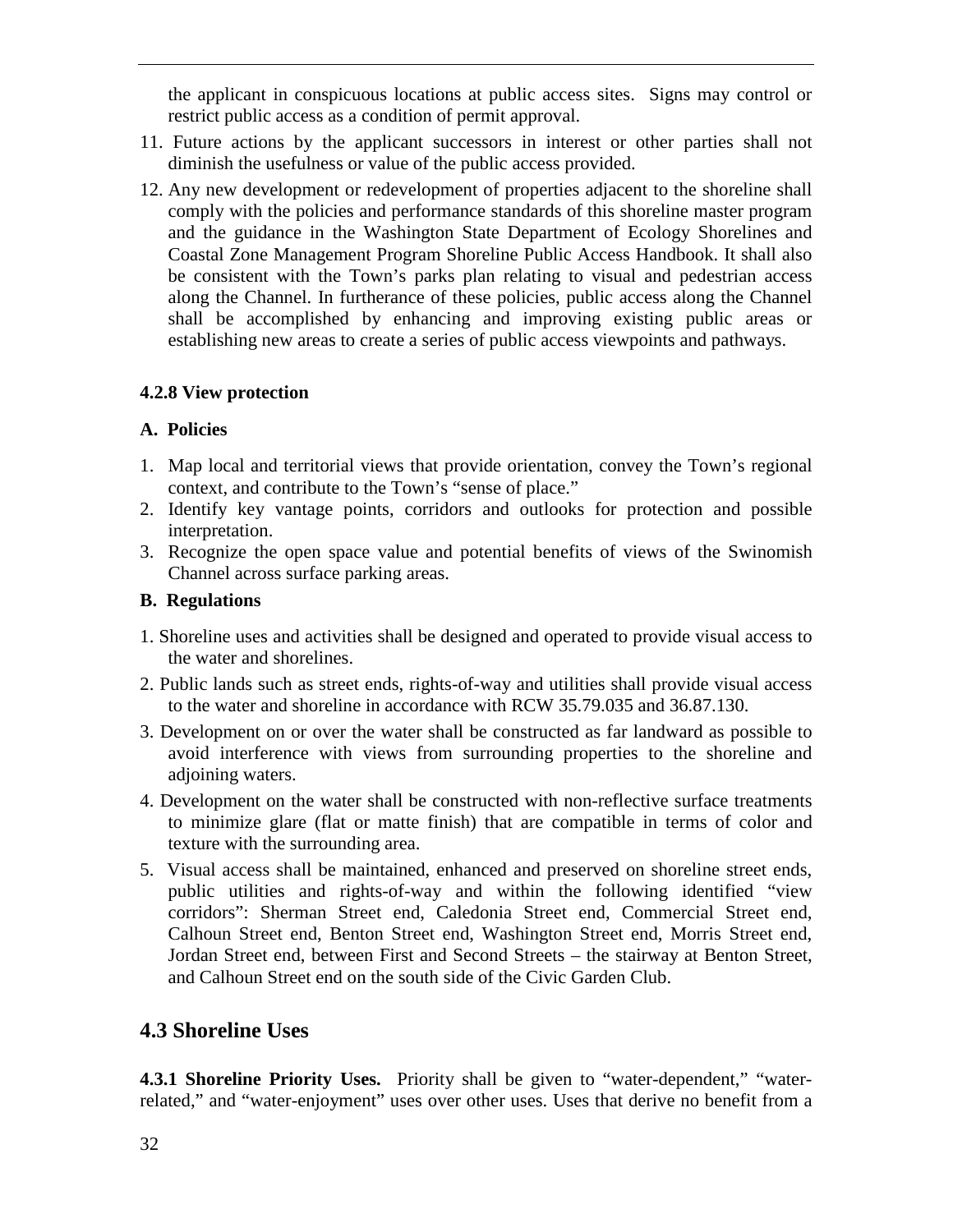water location (e.g., non-water-oriented uses) should be discouraged, unless there are overriding public interests consistent with the policies of this program and the Shoreline Management Act that are served by accommodating such uses.

**4.3.2** Permitted Uses in Shoreline Environments. Table 4-2 lists SMP permitted uses within each shoreline environment designation. In the case of inconsistencies between the table and the policies included in Chapters 2 and 3 and the regulations in this chapter shall govern.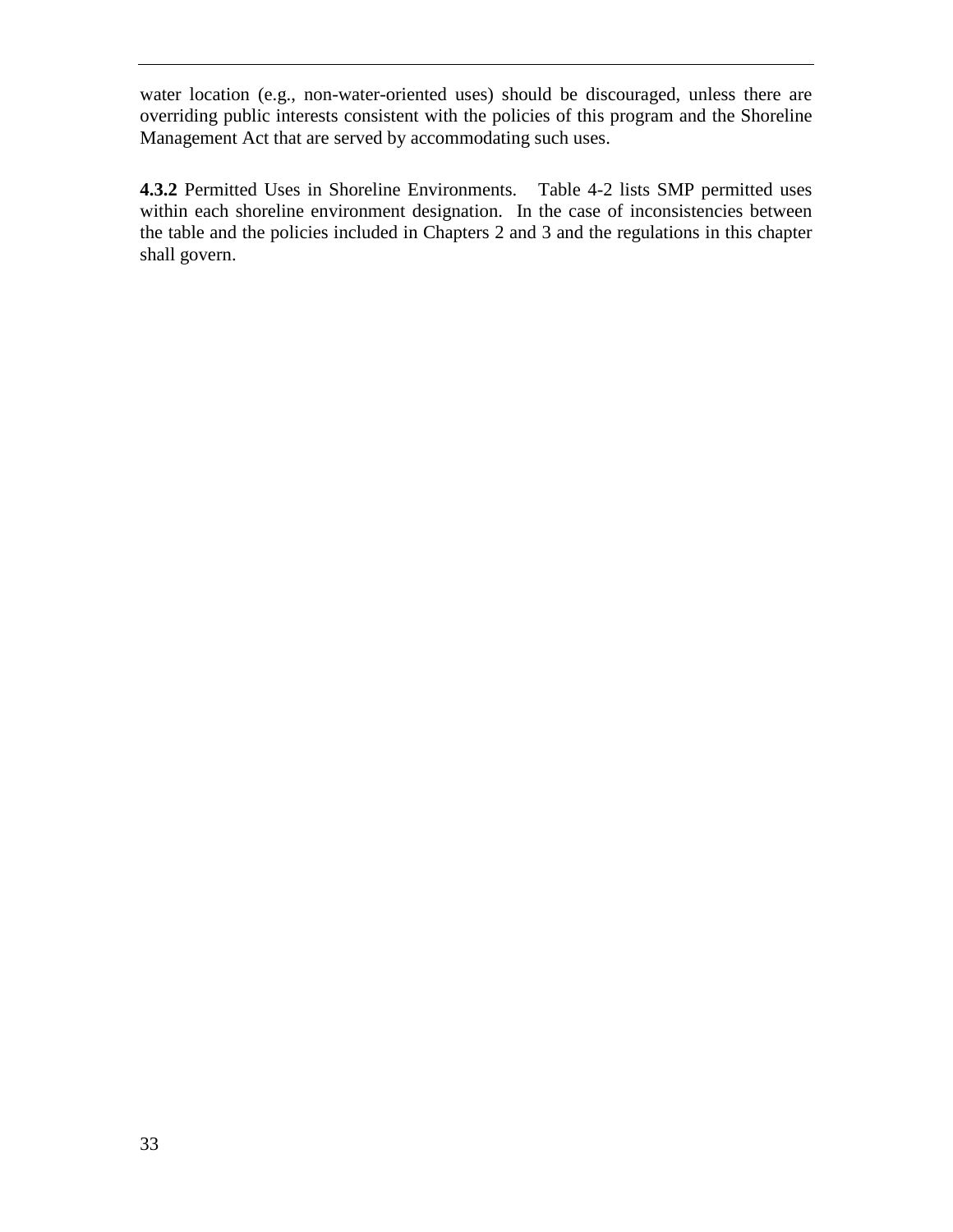#### **Table 4-2 Permitted Use Table SHORELINE ENVIRONMENTS**

| <b>SHORELINE USE</b>         | (AE)<br><b>Aquatic</b>  | (PLE)<br><b>Public Use</b> | (RE)<br><b>Residential</b> | (HCE)<br><b>Historic</b><br><b>Commercial</b> | (CE)<br><b>Commercial</b> | (IE)<br><b>Industrial</b> |  |  |
|------------------------------|-------------------------|----------------------------|----------------------------|-----------------------------------------------|---------------------------|---------------------------|--|--|
| <b>Agriculture</b>           | X                       | $\overline{X}$             | $\overline{\mathbf{X}}$    | X                                             | X                         | X                         |  |  |
| <b>Aquaculture</b>           | <b>CU</b>               | <b>CU</b>                  | <b>CU</b>                  | <b>CU</b>                                     | <b>CU</b>                 | <b>CU</b>                 |  |  |
| <b>Boating Facility</b>      |                         |                            |                            |                                               |                           |                           |  |  |
| <b>Public Marina</b>         | P                       | <b>CU</b>                  | $\mathbf X$                | $\mathbf{P}$                                  | $\mathbf{P}$              | $\mathbf P$               |  |  |
| <b>Private Marina</b>        | $\overline{P}$          | $\overline{\text{CU}}$     | $\overline{\text{X}}$      | $\overline{P}$                                | $\overline{P}$            | $\overline{P}$            |  |  |
| <b>Commercial:</b>           |                         |                            |                            |                                               |                           |                           |  |  |
| Water-dependent              | $\overline{\text{CU}}$  | $\overline{\text{X}}$      | $\overline{\text{X}}$      | $\mathbf P$                                   | $\mathbf P$               | $\mathbf{P}$              |  |  |
| Water-related                | CU                      | $\overline{\mathrm{X}}$    | $\overline{\text{X}}$      | $\overline{P}$                                | $\overline{P}$            | $\mathbf{P}$              |  |  |
| Water-enjoyment              | <b>CU</b>               | $\overline{\mathrm{X}}$    | $\overline{\text{X}}$      | $\mathbf{P}$                                  | $\mathbf{P}$              | $\mathbf{P}$              |  |  |
| Non-water-oriented           | $\overline{\mathbf{X}}$ | $\overline{\mathbf{X}}$    | $\overline{\text{X}}$      | $P^*$                                         | $P^*$                     | $\overline{\text{CU*}}$   |  |  |
| <b>Industrial</b>            | $\overline{\mathbf{X}}$ | $\overline{\mathrm{X}}$    | $\overline{\mathrm{X}}$    | X                                             | <b>CU</b>                 | $\mathbf{P}$              |  |  |
| <b>Parking</b>               |                         |                            |                            |                                               |                           |                           |  |  |
| <b>Accessory</b> to use      | $\mathbf X$             | $\mathbf P$                | $\mathbf{P}$               | $\mathbf P$                                   | $\overline{P}$            | $\overline{P}$            |  |  |
| <b>Primary parking</b>       | X                       | $\overline{\mathrm{X}}$    | $\overline{\mathrm{X}}$    | $\overline{\mathrm{X}}$                       | <b>CU</b>                 | <b>CU</b>                 |  |  |
| <b>Recreation:</b>           |                         |                            |                            |                                               |                           |                           |  |  |
| Water-dependent              | $\mathbf{P}$            | $\mathbf{P}$               | <b>CU</b>                  | $\mathbf{P}$                                  | P                         | $\mathbf{P}$              |  |  |
| Water-enjoyment              | $\mathbf{P}$            | $\mathbf{P}$               | <b>CU</b>                  | P                                             | P                         | P                         |  |  |
| Non-water-oriented           | $\overline{X}$          | $\overline{\mathbf{X}}$    | $\overline{X}$             | $\overline{\text{CU}}$                        | $\overline{\text{CU}}$    | $\overline{\text{CU}}$    |  |  |
| <b>Signs</b>                 |                         |                            |                            |                                               |                           |                           |  |  |
| <b>On-site business</b>      | $\overline{P}$          | $\mathbf{P}$               | <b>CU</b>                  | $\mathbf P$                                   | $\mathbf P$               | $\mathbf P$               |  |  |
| <b>Informational signs</b>   | $\mathbf{P}$            | $\overline{P}$             | $\mathbf{P}$               | $\overline{P}$                                | $\overline{P}$            | $\mathbf{P}$              |  |  |
| <b>Residential</b>           |                         |                            |                            |                                               |                           |                           |  |  |
| <b>Single-family</b>         | $\mathbf X$             | X                          | $\mathbf P$                | <b>CU</b>                                     | <b>CU</b>                 | X                         |  |  |
| <b>Multi-family</b>          | $\overline{\mathbf{X}}$ | X                          | P                          | <b>CU</b>                                     | <b>CU</b>                 | X                         |  |  |
| <b>Liveaboards</b>           | <b>CU</b>               | $\overline{\mathrm{X}}$    | $\overline{\text{X}}$      | $\mathbf X$                                   | $\mathbf X$               | X                         |  |  |
| <b>Solid Waste Disposal</b>  | $\overline{\mathbf{X}}$ | $\overline{\mathrm{X}}$    | X                          | X                                             | X                         | X                         |  |  |
| <b>Utilities (Accessory)</b> | <b>CU</b>               | $\mathbf{P}$               | $\overline{P}$             | $\mathbf{P}$                                  | $\mathbf{P}$              | $\mathbf{P}$              |  |  |
| <b>Transportation</b>        |                         |                            |                            |                                               |                           |                           |  |  |
| Accessory to a               | CU                      | P                          | $\mathbf{P}$               | $\mathbf{P}$                                  | $\mathbf{P}$              | $\mathbf{P}$              |  |  |
| permitted use                |                         |                            |                            |                                               |                           |                           |  |  |
| As a primary use             | <b>CU</b>               | <b>CU</b>                  | <b>CU</b>                  | <b>CU</b>                                     | <b>CU</b>                 | <b>CU</b>                 |  |  |

**P= Permitted use subject to the policies and regulations of this SMP**

**CU = Conditional Use subject to the policies and regulations of this SMP**

**X = Prohibited; the use is not eligible for a variance or a conditional use permit**

**\* = non water-oriented uses are permitted within a mixed use building or complex.**

**Non-water-dependent commercial uses over water** are prohibited except in existing structures, and where necessary to support water-dependent uses.

### **4.3.3 Residential development**

#### **A. Policies**

1. Residential development should be permitted only where there are adequate provisions for utilities, drainage, and transportation access and circulation.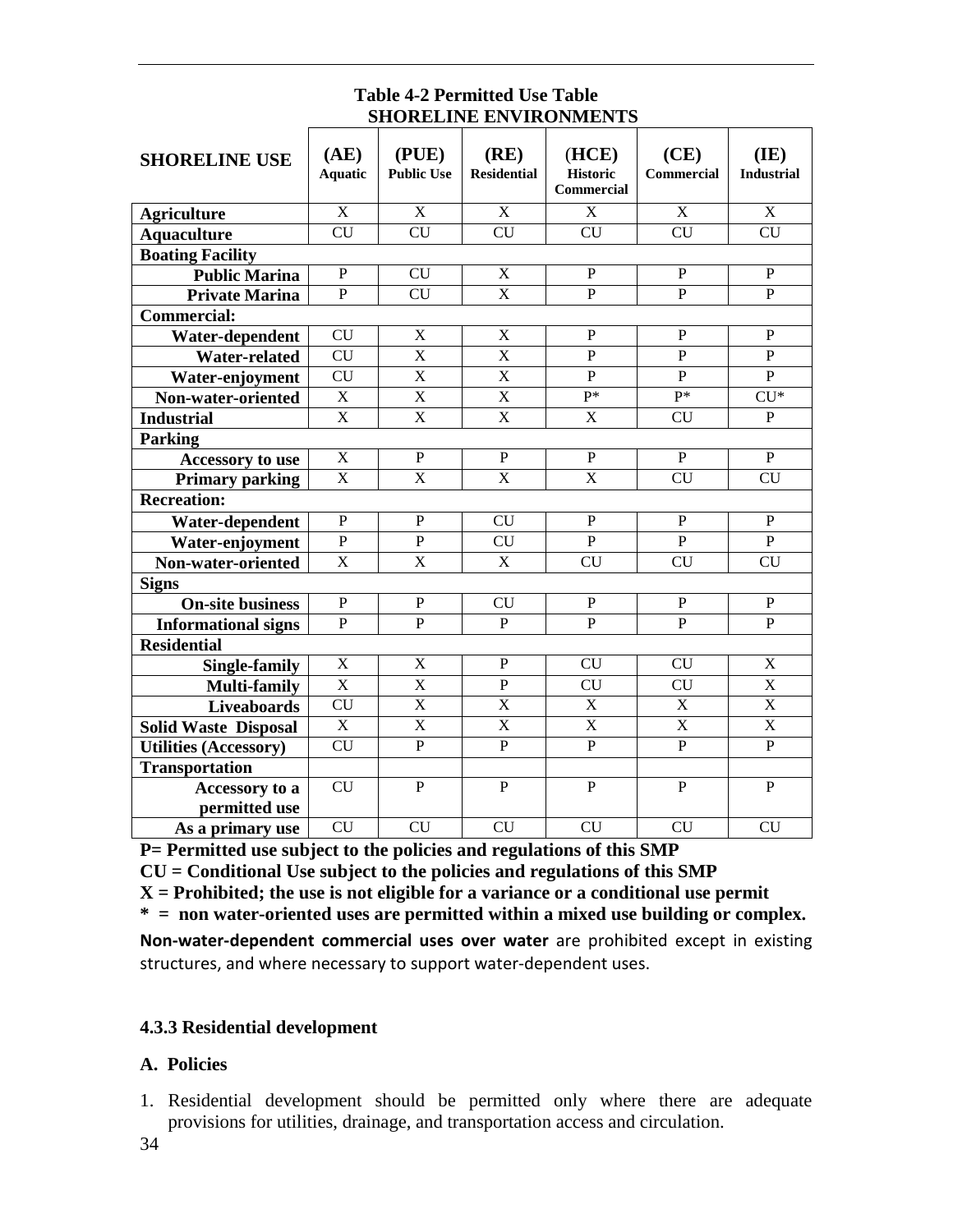**2.** The overall density of development, lot coverage and height of structures should be appropriate to the physical capabilities of the site and as set forth in Chapter 15 of LCMC.

## **B. Regulations**

- 1. No residential lots or sites shall be created for which shoreline protection structures, such as bulkheads will be required. Development on existing lots shall be sited so that no shoreline protection structures will be required.
- 2. All residential structures, accessory uses and facilities shall be arranged and designed so as to reasonably preserve views and vistas to and from shorelines and water bodies and be compatible with the aesthetic character of the area.
- 3. Storm drainage and treatment facilities shall be required by the Town for proposals involving any dwelling. Drainage facilities shall be separate from sewage disposal transport facilities and include provisions to prevent uncontrolled and untreated direct entry of surface water runoff into receiving waters.
- 4. Prior to issuance of a building permit, short plat or shoreline development approval, the developer shall submit adequate plans for preservation of shore vegetation and for erosion control during and after construction that would result in permanent shoreline stabilization. Such plans shall be a part of the shoreline permit.
- 5. Prior to issuance of a building permit, short plat or shoreline development approval, the developer shall submit adequate plans to provide for community and/or public access in conformance to local public access plans.
- 6. The shoreline setback for new multifamily residential development shall be a minimum of 25 feet landward of the OHWM.
- 7. Public access easements shall be a minimum of 12 feet in width and shall be in compliance with public access requirements and standards contained in LCMC.
- 8. Accessory uses that are not appurtenances shall be reasonable in size and purpose, and be compatible with on-site and adjacent structures, uses and natural features.
- 9. Liveaboard vessels may be moored in the Town waterfront subject to rent/lease agreements with owners/lessees of adjacent property and consistent with all applicable local and state regulations, including health regulations pertaining to water supply and sewage disposal and the Department of Natural Resource's lease requirements. When connection to existing sewage disposal facilities is not practicable, the routine use of off-site pump-out facilities shall be required and subject to written verification. Under no circumstances shall sewage effluent from such uses be discharged into the waters of the Swinomish Channel.
- 10. New residential development is prohibited in the industrial environment.
- 11. Floating homes and houseboats are prohibited.

# **4.3.4 Commercial uses and activities**

### **A. Policies**

- 1. Commercial development in shoreline areas should be encouraged in descending order of preference as follows:
	- a. Water-dependent uses;
	- b. Water-related uses; and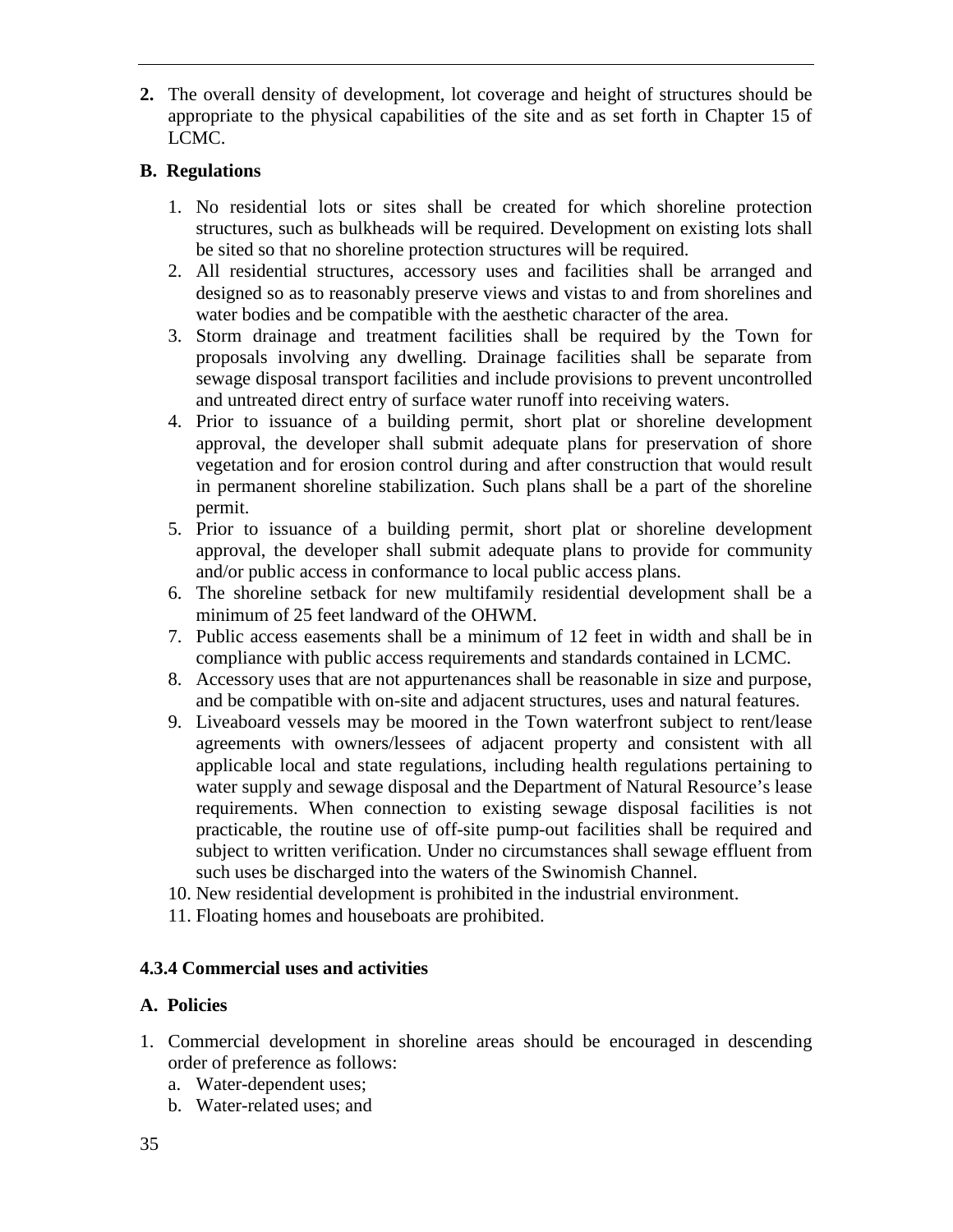- c. Water-enjoyment uses.
- d. Non-water-oriented development that is not accessory to a water-oriented use should be allowed only as a conditional use.
- 2. Commercial development should be prohibited over water unless the use is waterdependent.
- 3. Encourage new commercial development along the shoreline to locate in those areas with existing consistent commercial uses.
- 4. Encourage commercial development to utilize existing transportation corridors and minimize the number of access/egress points which should be designed to minimize potential conflicts.

# **B. Regulations**

The following provisions shall apply to commercial uses (those uses which are involved in wholesale, retail, service, and/or business trade). They shall not apply to residential, boating facility or other uses existing or allowed in commercial areas.

- 1. The Town shall require and utilize the following information in its review of commercial development proposals:
	- a. Nature of the commercial activity (e.g. water-dependent, water-related, waterenjoyment, non-water-oriented) including a breakdown of specific components;
	- b. Need for shoreline location;
	- c. Special considerations for enhancing the relationship of the activity to the shoreline;
	- d. Provisions for public visual and physical access to the shoreline; and
	- e. Provisions to ensure that the development will not cause adverse negative environmental impacts.
- 2. Commercial developments that are water-oriented may be permitted provided the development meets all the criteria of this shoreline master program and related zoning ordinances. Non-water-dependent commercial developments may be allowed by conditional use permit where it can be demonstrated that:
	- a. A water-oriented use is not reasonably expected to locate on the proposed site.
	- b. The proposed use does not usurp or displace land currently occupied by a wateroriented use and will not interfere with adjacent water-oriented uses.
	- c. The proposed use will be of appreciable public benefit by increasing public use, enjoyment or access to the shoreline.
	- d. Commercial development within the shoreline jurisdiction but not adjacent to the waterfront shall provide for water-enjoyment uses and satisfy public access policies by employing design elements such as walkways parallel to sidewalks, landscaping and benches.
	- e. Commercial development on the landward side of First Street, or on land which does not about the water, which is not water-dependent or water-related shall be subject to the following requirements:
		- (i) On-site parking shall not be located waterward of buildings, and adequate street access shall be provided.
		- (ii) A landscaping plan shall be submitted with shoreline permit applications.
- 3. Commercial development shall be designed and maintained in a neat, orderly and environmentally compatible manner, consistent with the character and features of the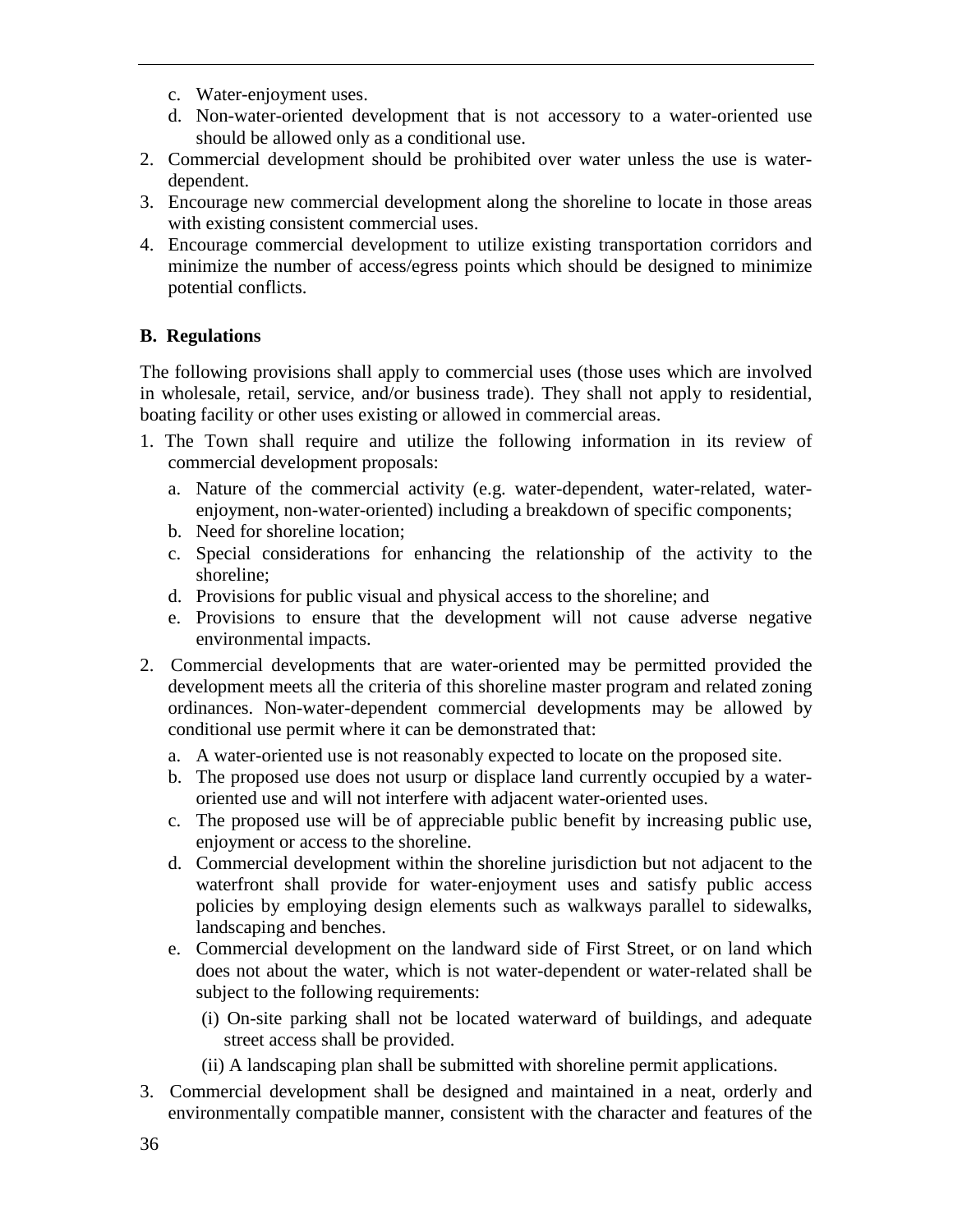surrounding area. Setbacks, height restrictions, landscaping, screening, parking, and applicable sections of the Uniform Development Code shall apply.

- 4. Public sidewalks and adjoining private areas open to the public should be designed to create a physically and visually continuous pedestrian route along the First Street shoreline.
- 5. Light industrial uses shall be allowed if approved under the provisions of LCMC 15.36.030, Transitional Commercial Zone conditional uses.

# **4.3.5 Industrial uses and activities**

# **A. Policies**

- 1. Industrial and related office use which is neither water-dependent nor water-related should be authorized only when such use incorporates features in the site design that assure it will comply with the definition of water-enjoyment use by providing an opportunity for a substantial number of people to enjoy the shorelines of the Town.
- 2. Joint use of piers, cargo handling, storage, parking and other accessory facilities among private or public entities should be strongly encouraged in waterfront industrial areas.
- 3. Diversity of uses shall be encouraged in the industrial area except for residential.
- 4. Uses and activities located in the industrial area shall contribute to the economic diversity and social health of the community and in a broader local economy.

- 1. Industrial uses may incorporate wholesale/retail outlets or showrooms for sales of products manufactured, assembled, or produced on and warehoused on the premises provided that they occupy no more than 49 percent of the gross floor area of the industrial space.
- 2. Accessory industrial development that does not require a shoreline location shall be located upland of the water-dependent portions of the development where feasible.
- 3. New/existing public access shall be required/maintained where safe and practical in accordance with LCMC 10.10.210 et seq.
- 4. Existing industrial development on shorelines that is neither water-dependent nor water-related may be permitted as a conditional use provided that: (a) it is part of a mixed use building or complex and (b) it expands inland from existing structures. Waterward expansion of existing non-water-oriented industry is prohibited.
- 5. The developer must comply with all state laws which apply to environmental impacts.
- 6. Water-dependent industry shall be located and designed to minimize the need for initial and/or continual dredging, filling, spoil disposal and other harbor and channel maintenance activities.
- 7. Piers, moorages, slips, floats and launching facilities may be permitted accessory to industrial development, provided:
	- a. The facility will serve an existing or approved water-dependent or water-related use; and
	- b. The facility does not constitute a hazard to navigation.
- 8. The developer must provide a plan for storage and disposal of industrial waste. The Town may require a performance bond in an amount that reflects a reasonable estimate of the anticipated cleanup effort.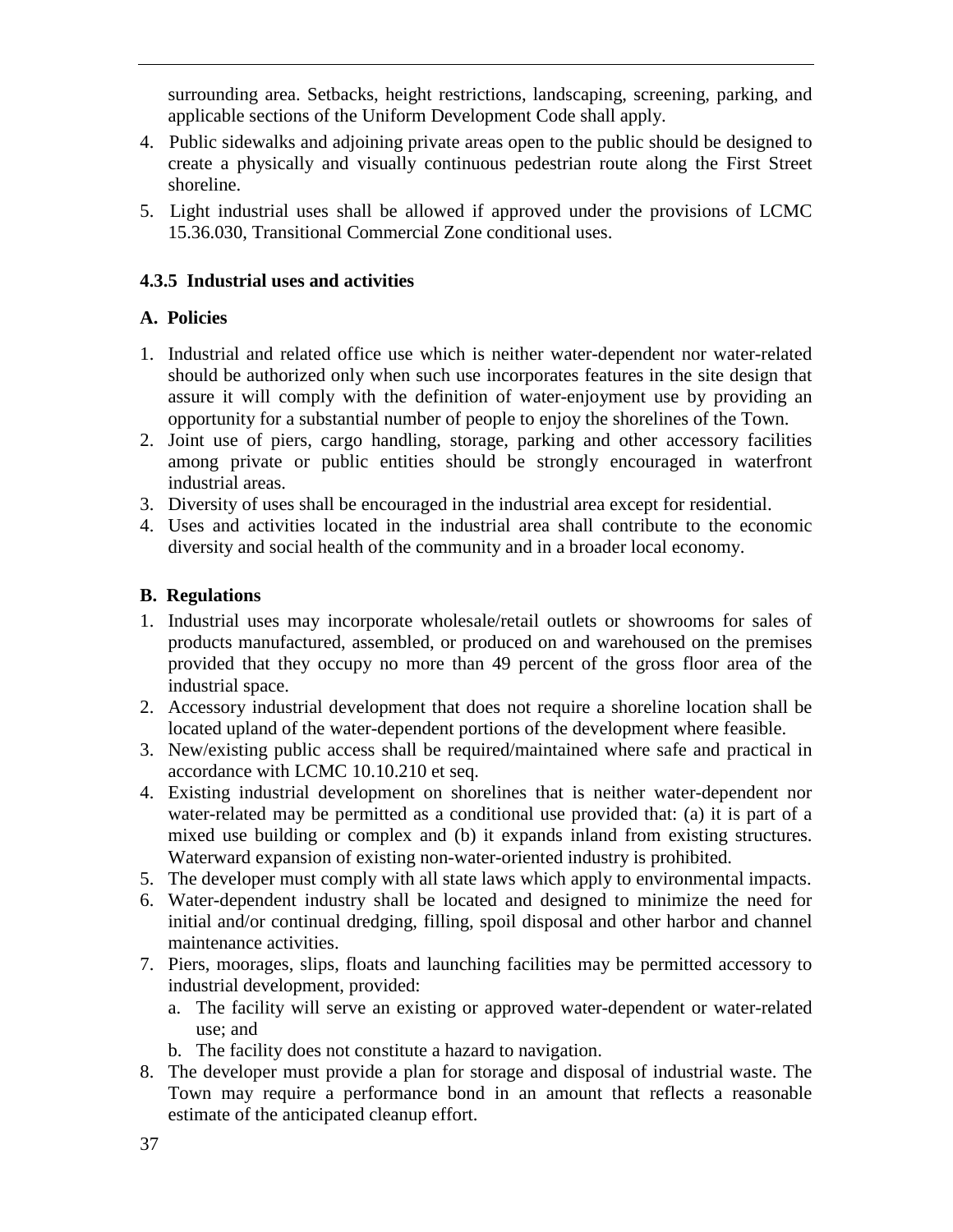- 9. At new or expanded port and/or industrial developments, the best available facilities practices and procedures shall be employed for the safe handling of fuels and toxic or hazardous materials to prevent them from entering the water and optimum means shall be employed for prompt and effective cleanup of those spills that do occur.
- 10. Port authorities and industries are encouraged to recycle dredged material when feasible in areas suitable for disposal of such materials for agricultural, forestry storage-stockpiling or beautification purposes, with the intent of restoring natural vegetation or transfer for agricultural, forestry or landscaping purposes. Such materials may be spread on existing resource lands or may be used to create new agricultural resource land only if dredge spoils are not contaminated with heavy metals or other toxins and such use complies with local, state and federal requirements.
- 11. All new or expanded upland industrial development shall be set back and buffered from adjacent shoreline properties that are used for non-industrial purposes. Buffers shall be of adequate width, height, and plant and soil composition to protect shorelines and such other properties from visual or noise intrusion, minimize erosion and protect water quality. New or expanded industrial development shall be set back and buffered from the shoreline per Town ordinances, except those water-dependent portions of the development that require direct access to the water or shoreline and any adverse impacts are minimized.
- 12. Display and other exterior lighting shall be designed, shielded, and operated to minimize glare, avoid illuminating nearby properties and prevent hazards for public traffic.
- 13. Stormwater best management practices as adopted by the Town shall be followed.
- 14. Ship and boat building and repair yards shall employ best management practices (BMPs) found in the Washington Department of Ecology Stormwater Management Manual for Western Washington as adopted by the Town.
- 15. Unless such a requirement would interfere with operations or create hazards to life or property public access to the shoreline shall be a required permit condition of all industrial development.

# **4.3.6 Recreation Facilities**

# **A. Policies**

- 1. Insure that recreation developments and plans recognize the primacy of preserving natural character, resources and ecological functions of the shoreline.
- 2. Recreational developments should be located, designed and operated to be compatible with and minimize adverse impacts on shoreline ecological functions, environmental quality and valuable natural features as well as on adjacent and surrounding land and water uses.

- 1. The Town shall consult with state and county health agencies regarding regulations which apply to recreation facilities within the shorelines of the Town.
- 2. Substantial accessory use facilities, such as restrooms, commercial services, access roads and parking areas shall be setback from the OHWM, to the extent feasible,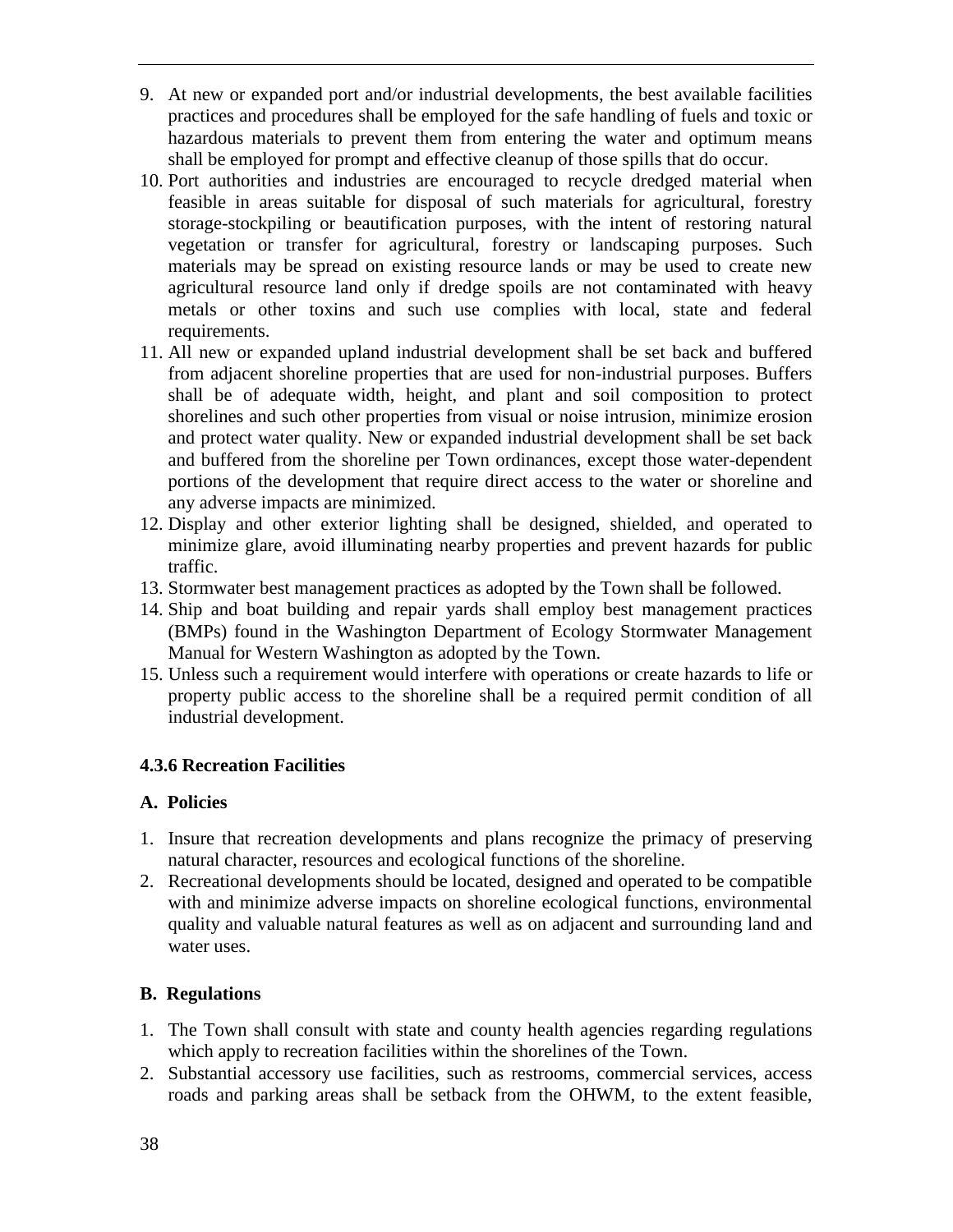unless it can be shown that such facilities are dependent upon a location next to the OHWM. These areas may be linked to the shoreline by walkways.

- 3. In approving shoreline commercial and public recreational developments, the Town shall ensure that the development will maintain, enhance or restore desirable shoreline features including unique and fragile areas, scenic views and aesthetic values. Project dimensions, location, intensity of use, parking, setbacks, screening, landscaping, and other requirements as outlined in the Uniform Development Code shall be met.
- 4. No recreational buildings or structures shall be built over water, except waterdependent and/or public access structures such as piers, docks, bridges, or viewing platforms may be permitted. Commercial recreation, water-oriented structures may be allowed over water in existing structures or in limited instances where they are auxiliary to a water-dependent use.
- 5. Recreational developments shall make adequate provisions, where feasible, for:
	- a. Vehicular and pedestrian access;
	- b. Proper water, solid waste, and sewage disposal methods;
	- c. Security and fire protection;
	- d. The prevention of overflow and trespass onto adjacent properties, including but not limited to landscaping, fencing and posting of property; and
	- e. Buffering of such development from adjacent private property.

# **4.3.7 Transportation Facilities**

# **A. Policies**

- 1. Promote provisions for various modes of travel with some freedom of choice and multiple use corridors where compatible.
- 2. Provide safe, reasonable and adequate circulation systems to shorelines where routes will have the least possible adverse effect on unique or fragile shoreline features and existing ecological systems, while contributing to the functional and visual enhancement of the shoreline.

- 1. Transportation facilities and services shall utilize existing transportation corridors whenever possible, provided that facility additions and modifications will not adversely impact shoreline resources and are otherwise consistent with this program.
- 2. Joint use of transportation corridors within shoreline jurisdiction for roads, utilities, and non-motorized forms of transportation shall be required.
- 3. The following regulation applies to shoreline street and road ends: RCW 37.79.035 and 35.87.130 prohibits the Town from vacating any Town street or road which abuts a body of salt or fresh water unless the street or road is not currently used or suitable for boat moorage or launching site or for a park, viewpoint, recreation, education or other public purposes.
- 4. New transportation facilities shall be located and designed to prevent or minimize the need for shoreline protective measures such as riprap or other bank stabilization, landfill, bulkheads, groins, jetties or substantial site grading.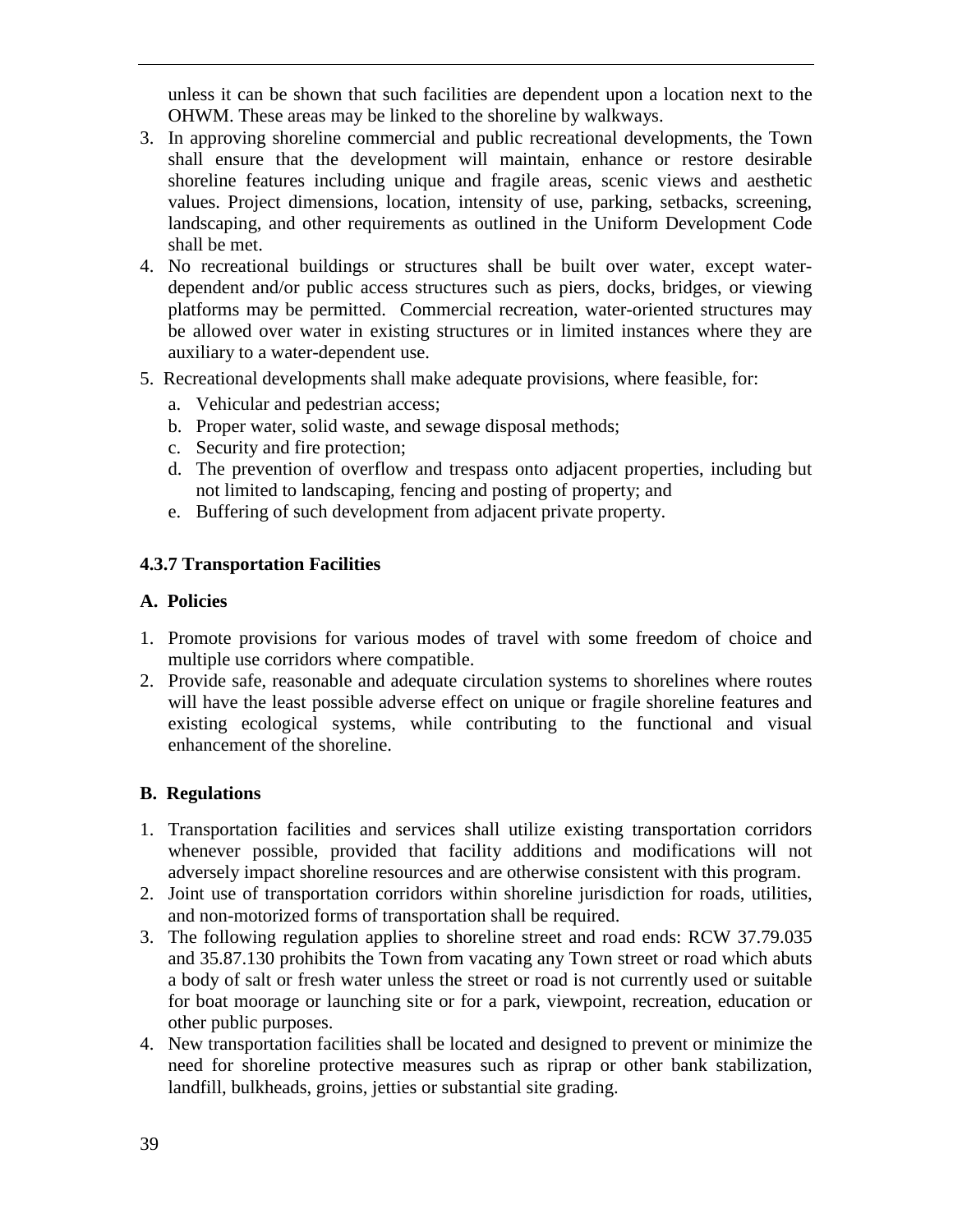- 5. Shoreline transportation facilities shall be sited and designed to avoid steep or unstable areas and fit the existing topography in order to minimize cuts and fills. If cuts and fills are necessary they shall be designed at the normal angle of repose or less.
- 6. Cut, fill and sidecast slopes shall be protected from erosion by mulching, seeding, compacting, rip-rapping, benching or other suitable means.
- 7. All transportation facilities shall be designed, constructed and maintained to contain and control all debris, overburden, runoff, erosion and sediment generated from the affected areas.
- 8. All new roads shall be adequately set back from water bodies and shall provide buffer areas of compatible, self-sustaining vegetation where feasible.

# **4.3.8 Parking Facilities**

### **A. Policies**

- 1. Provide parking should be allowed as an accessory use to a permitted shoreline use only where it will have the least possible adverse effect on natural shoreline resources.
- 2. Surface parking in excess of required minimums may be appropriate if the location and configuration result in useable open space and view corridors to the Swinomish Channel.
- 3. Off-street parking facilities sufficient for the proposed activity should be required. In those cases where parking is not available, such as South First Street, alternate parking areas should be encouraged in upland areas.
- 4. Cooperative use of parking facilities should be encouraged, such as between businesses whose peak hours do not coincide.

# **B. Regulations**

- 1. Parking within the shoreline jurisdiction shall directly serve a permitted or conditional shoreline use.
- 2. Parking facilities shall be designed and landscaped to minimize adverse impacts upon the adjacent shoreline and abutting properties.
- 3. Parking facilities serving new development on the shoreline shall not be located waterward from the principal building being served, except when the parking facility is within or beneath the structure and adequately screened, or in cases when an alternate orientation would have a less adverse impact on the shoreline.
- 4. Parking facilities for shoreline activities shall provide safe and convenient identified pedestrian circulation within the parking area and to the shorelines.
- 5. Parking facilities shall provide adequate facilities to control surface water runoff to avoid contaminating water bodies using the best available technologies and maintenance programs to assure the proper functioning of such facilities over time.
- 6. Parking facilities shall be located and designed to minimize adverse impacts including those related to stormwater run-off, water quality, visual qualities, public access, and vegetation and habitat maintenance.

### **4.3.9 Utilities**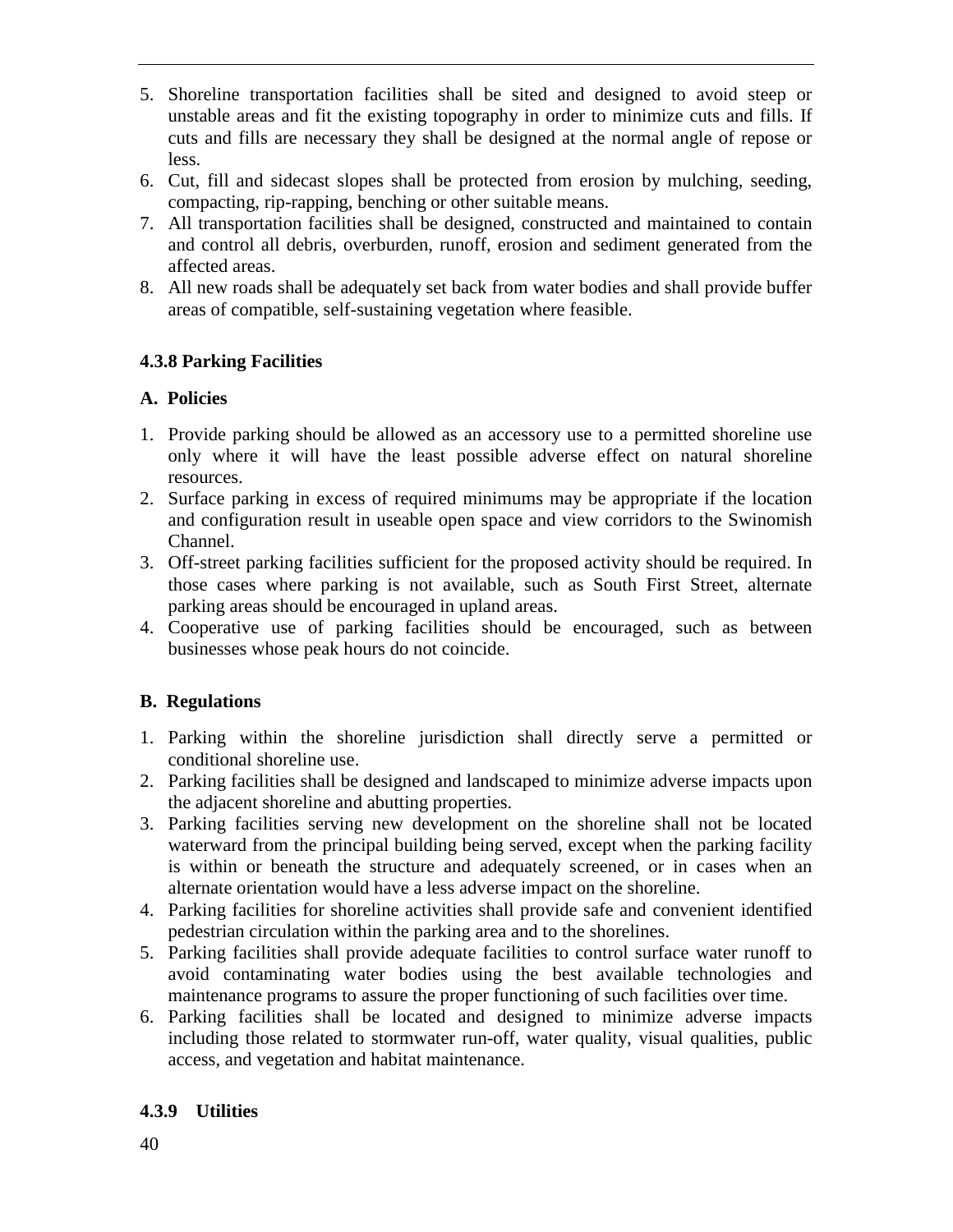Accessory utilities are small distribution systems connected directly to the uses along the shoreline, for example, power, telephone, cable, stormwater drainage, water, and sewer lines. Accessory utilities do not include primary utilities that produce, transmit, carry, store, process or dispose of electric power, gas, water, sewage, communications, and similar services. "Primary utilities" refers to such activities as solid waste handling facility, sewage treatment plants and, power generating (except generators that are needed for emergency purposes) or transfer facilities or high-tension utility lines.

## **A. Policies**

- 1. Primary utilities should be discouraged from locating along the Swinomish Channel and its marine shoreline.
- 2. Utilities needed to serve shoreline uses should be properly installed and maintained to protect the marine shoreline from contamination and degradation.
- 3. Utility production and processing facilities and transmission facilities are required to be located outside of SMA jurisdiction unless no other feasible option exists.
- 4. Utilities that must be situated within SMA jurisdiction must consider sea level rise and climate change in its design, construction, or maintenance.

# **B. Regulations**

- 1. Along marine shorelines, utility transmission lines, pipelines and cable shall be placed underground unless demonstrated to be infeasible. Further, such lines shall utilize existing rights-of-way, corridors and/or bridge crossings whenever possible and provide for compatible multiple uses.
- 2. Primary utilities are prohibited along the Town's marine shoreline provided that outfalls requiring shoreline location may be allowed as conditional uses.

### **4.3.10 Boating Facilities**

### **A. Policies**

- 1. Encourage joint or cooperative use of boating facilities, including marinas, wet and dry moorages, boat launch ramps, floats, and related accessory uses to avoid cumulative adverse effects on the waterway, such as overcrowding and pollution.
- 2. Provide quality docks, floats, and boat launches for public use.
- 3. Encourage safe access to boating facilities.
- 4. Ensure boating facilities do not pose a hazard to navigation.
- 5. Require best management practices to control runoff and prevent pollution into the channel that may affect fisheries resources and adversely impact the waterway.
- 6. Boating facilities should be located, designed and operated to minimize adverse effects upon and provide maximum feasible protection and enhancement of all forms of aquatic, littoral or terrestrial life including animals, fish, shellfish, birds and plants, their habitats and their migratory routes.
- 7. The use of marinas, docks or floats for other than water-dependent, water-related or emergency uses should be discouraged.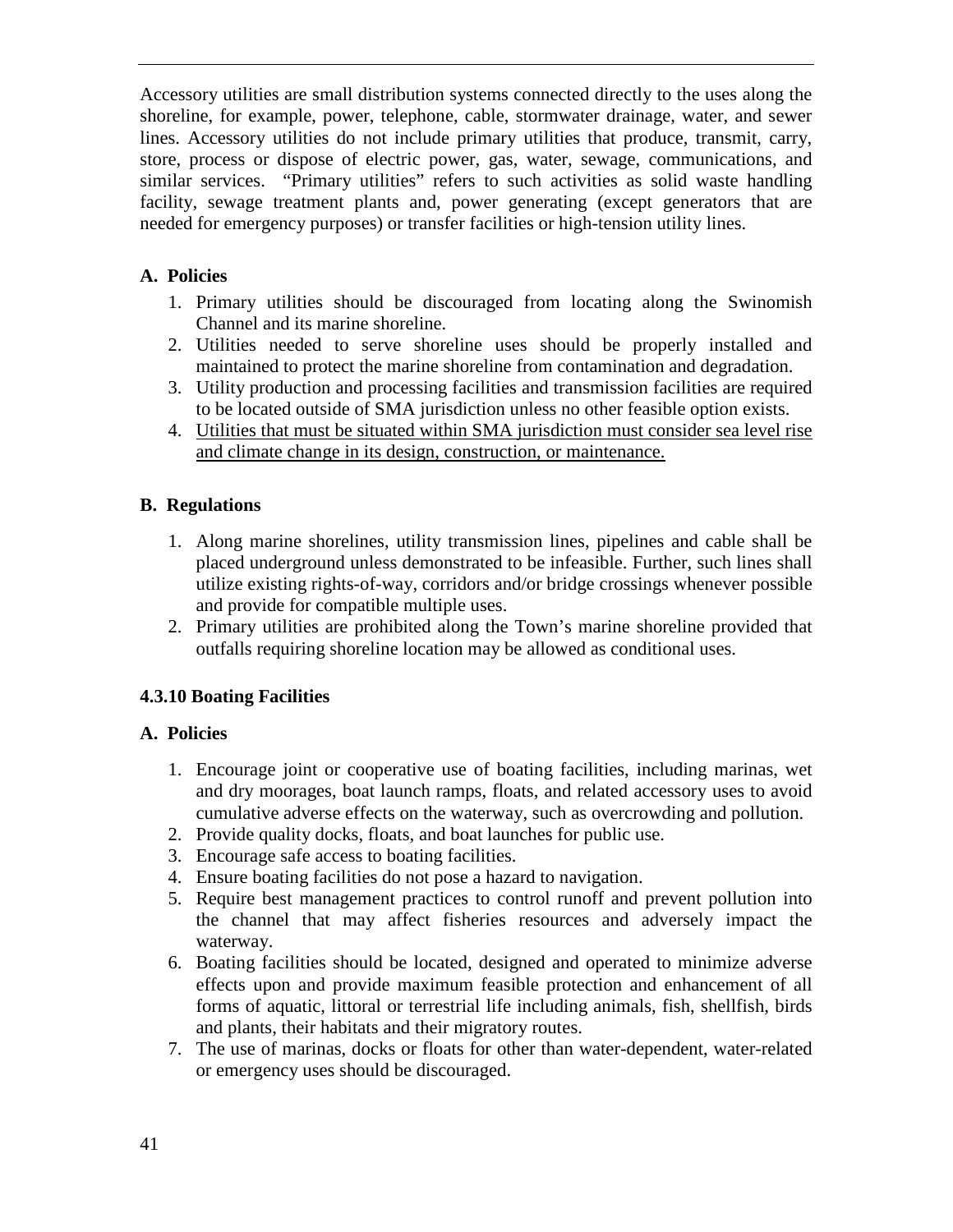- 8. The use of boat launching ramps and dry storage of recreational boats or other new technologies should be encouraged as favorable alternatives to sheltered, year-round wet moorage of watercraft.
- 9. Boating facilities should be located and designed so their structures and operations will not unreasonably impair shoreline views.
- 10. New marina facilities should be designed to accommodate public access and enjoyment of the shoreline including provisions for walkways, viewpoints, restroom facilities and other recreational uses according to the scale of the facility.
- 11. Foreshore marinas, wherever possible, should use open-type construction (floating breakwater and/or open pile work) to prevent degradation of fish and/or shellfish resources and habitat.
- 12. Installation and maintenance of sewage disposal (pump-out) facilities should be required and available in convenient locations to all users of marina facilities.
- 13. Oil collection sites should be available in convenient locations to all users of marina facilities.

### **B. Regulations -** *General*

- 1. Boating facility development and/or renovations shall comply with all applicable local, state, and federal agency policies and regulations.
- 2. The Town shall require and utilize the following information in its review of marina proposals or any overwater structure:
	- a. Existing natural shoreline and backshore features and uses, bathymetric contours (one-foot increments);
	- b. Geohydraulic processes and flushing characteristics, volume, rates, and frequencies;
	- c. Biological resources and habitats for areas waterward of the OHWM.
	- d. Area of surface waters appropriated, and leased areas;
	- e. Site orientation; exposure to wind, waves, flooding or tidal/storm surges; type and extent of shore defense works or shoreline stabilization and flood protection necessary;
	- f. Impact upon existing and created demand for shoreline and water uses including public access and recreation and views;
	- g. The regional need for additional facilities; and
	- h. Facility design, including sewage disposal, water quality controls, provisions for the prevention and control of fuel spillage and a landscaping plan.
	- i. An analysis of the shade impact of any new overwater structures. If the results of the shade analysis show that the project will cause in a net increase in shade, the proposal shall also contain a mitigation plan.
- 3. Accessory uses at marinas or public launch ramps shall be limited to those necessary for marina operations or which provide physical or visual shoreline access to substantial numbers of the general public. Accessory uses shall be consistent in scale and intensity with the marina and/or launch ramp and surrounding uses.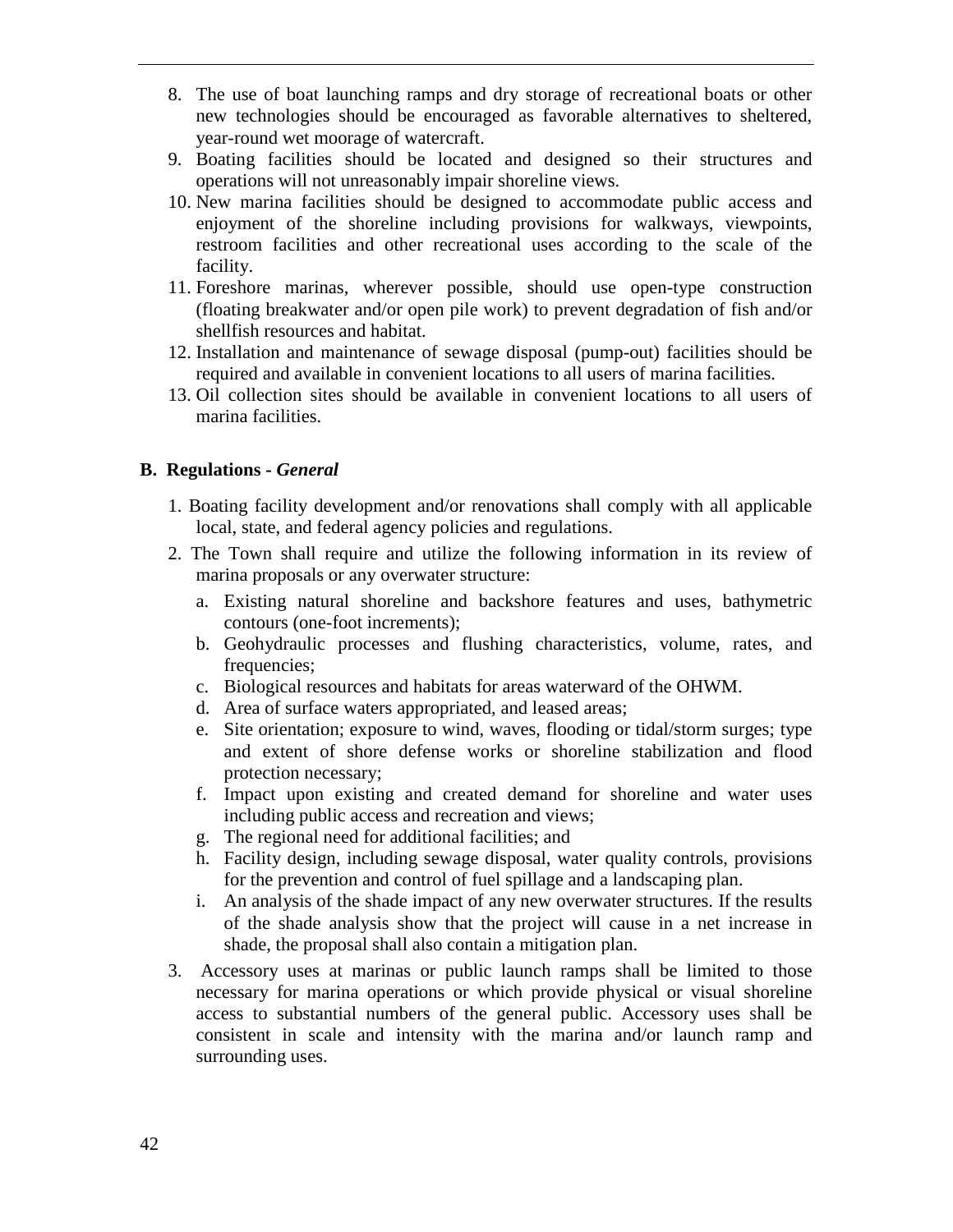- 4. Shoreline permits for marinas shall be conditioned to require boater education addressing boater impacts on water quality and other shoreline resources as well as boater safety.
- 5. Storm drainage and treatment facilities shall be required. Drainage facilities shall be separate from sewage disposal transport facilities and include provisions to prevent uncontrolled and untreated direct entry of surface water runoff into receiving waters.

#### **B.1 Boating facilities – Location**

- 1. Deteriorated urban waterfront areas in need of restoration and where channel depths are such that commercial activity is no longer feasible shall be given priority consideration for potential marina sites.
- 2. Marinas and public launch ramps shall locate on stable shorelines where water depths are adequate to eliminate or minimize the need for offshore or foreshore channel construction dredging, maintenance dredging, spoil disposal, filling, or other harbor and channel maintenance activities.
- 3. When new sites are considered, sufficient evidence must be presented to show that existing marinas are inadequate and cannot be expanded to meet regional demand.
- 4. When located in designated Port of Skagit County marine port areas, marinas shall not extend waterward of the outer harbor line.
- 5. Boating facilities shall be sited to prevent any adverse impacts on existing aquatic resources and environments. Criteria to be considered for facility siting should include, but not be limited to, size and depth of the water body, tidal flushing action in the project area, critical areas in the project area, size of the facility and projected intensity of use, fuel handling, pump-out or sewer hookups, expected changes in adjacent land uses that could result in additional water quality impacts.

#### **B.2 Boating facilities – Design/ renovation/expansion**

- 1. Marina design shall provide thorough flushing of all enclosed water areas and shall not restrict the movement of aquatic life requiring shallow water.
- 2. Marina design shall minimize interference with geo-hydraulic processes and disruption of existing shore forms and navigation.
- 3. Boating facilities shall be designed so their structures, other features and operations will be aesthetically compatible with or will enhance existing shoreline features and uses. Boating facilities shall mitigate for adverse development impacts on-site and to adjacent properties.
- 4. Marina design shall incorporate maximum public access and water-oriented uses.
- 5. Location of fueling stations on docks, floats and/or shore shall be considered on an individual basis and recommendations will be made as to their location by the appropriate regulatory agencies.
- 6. Approval of general construction methods and timing, etc., must be obtained from the appropriate state or federal regulatory agency.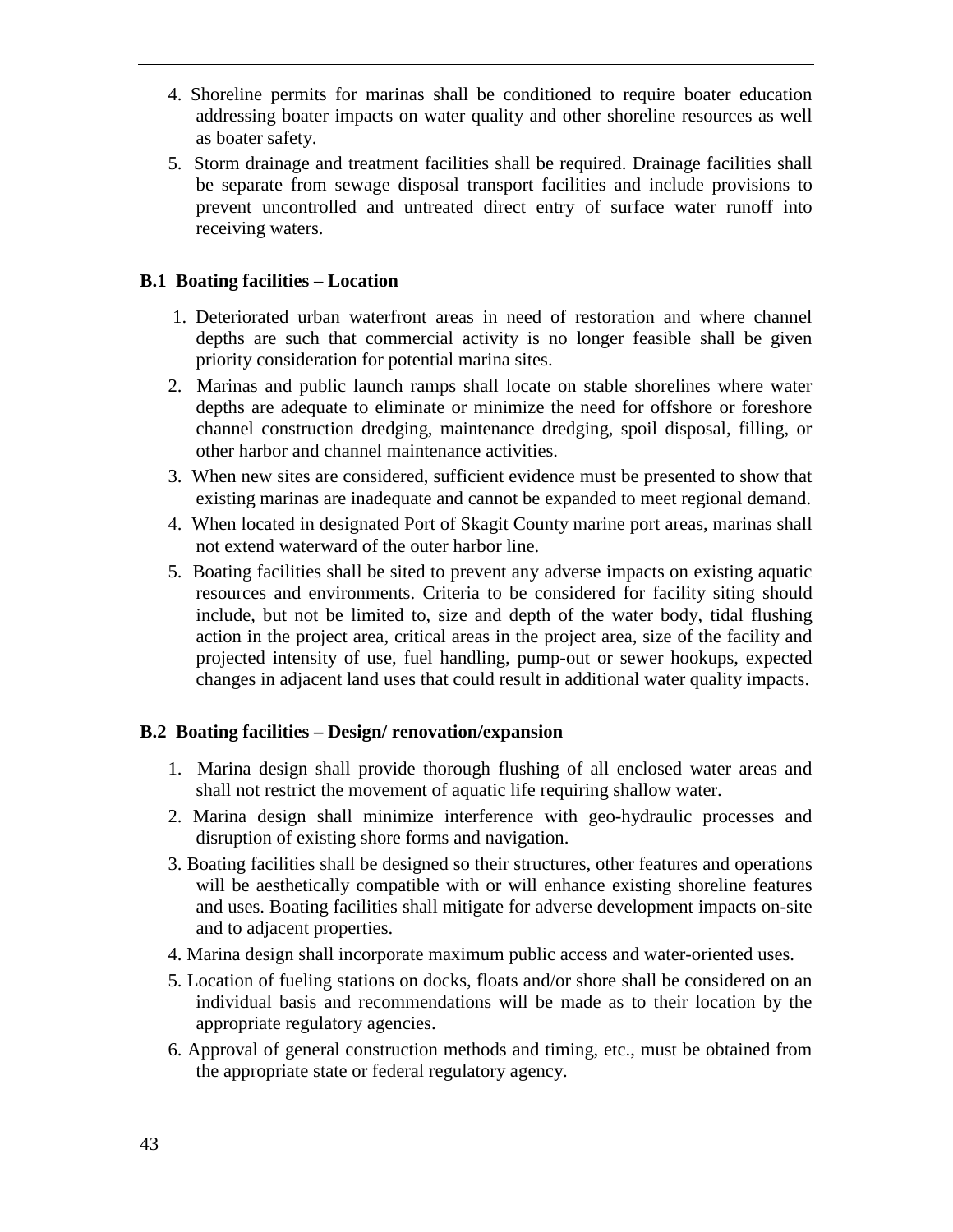- 7. All signs shall comply with local, state, and federal policies and regulations for signs. Signs incorporating pump-out logos shall be provided identifying the location of waste disposal facilities, if available.
- 8. Public access, both visual and physical, shall be an integral part of all marina development and design commensurate with the particular proposal and must include the following:
	- a. Marinas and public launch ramps shall be designed so that existing or potential public access along beaches is not unnecessarily blocked nor made dangerous and public use of waters below the OHWM is not unduly impaired.
	- b. Covered moorage in marinas shall not be constructed where visual access from public access and/or significant numbers of residences is blocked.

# **B.3 Boating facilities – Construction and materials**

- 1. Dredging in channel waters for boating facilities shall be limited to the minimum necessary for new entrance channels to reach basins dredged out of dry land areas; for deepening water as necessary in existing and proposed berthing areas; and for maintenance dredging.
- 2. Landfill in water bodies or wetlands to create usable land space for accessory marina uses is prohibited.
- 3. Shoreline embankments of all boating facilities shall be stabilized both landward and waterward of the OHWM both during and after construction.

## **B.4 Boating facilities – Parking and storage**

- 1. Overwater and primary parking facilities are prohibited in the shoreline jurisdiction.
- 2. Short-term loading areas may be located at ramps or near berthing areas. Longterm parking, paved storage and dry moorage areas shall be located away from berthing areas and at a minimum of 50 feet from the OHWM.
- 3. To the maximum extent possible, marinas and accessory uses shall share parking facilities, with marina usage given preference.
- 4. The parking requirements for boat moorage, slip, or storage (public, private or pleasure) is one-half space per slip, excluding transient moorage.

### **B. 5 Boating facilities – Circulation**

- 1. Marinas and launch ramps shall be located where access streets are adequate to handle the traffic load generated by the facility and shall be designed to minimize other circulation and access conflicts.
- 2. Collector roads between marinas and arterial routes shall have all-weather surfacing, and meet standards for width, safety, alignment, sign distance, grade and intersection controls.
- 3. Ingress-egress, as well as the use and enjoyment of the water on adjoining property, shall not be unduly restricted or impaired.

### **B.6 Boating facilities – Utilities**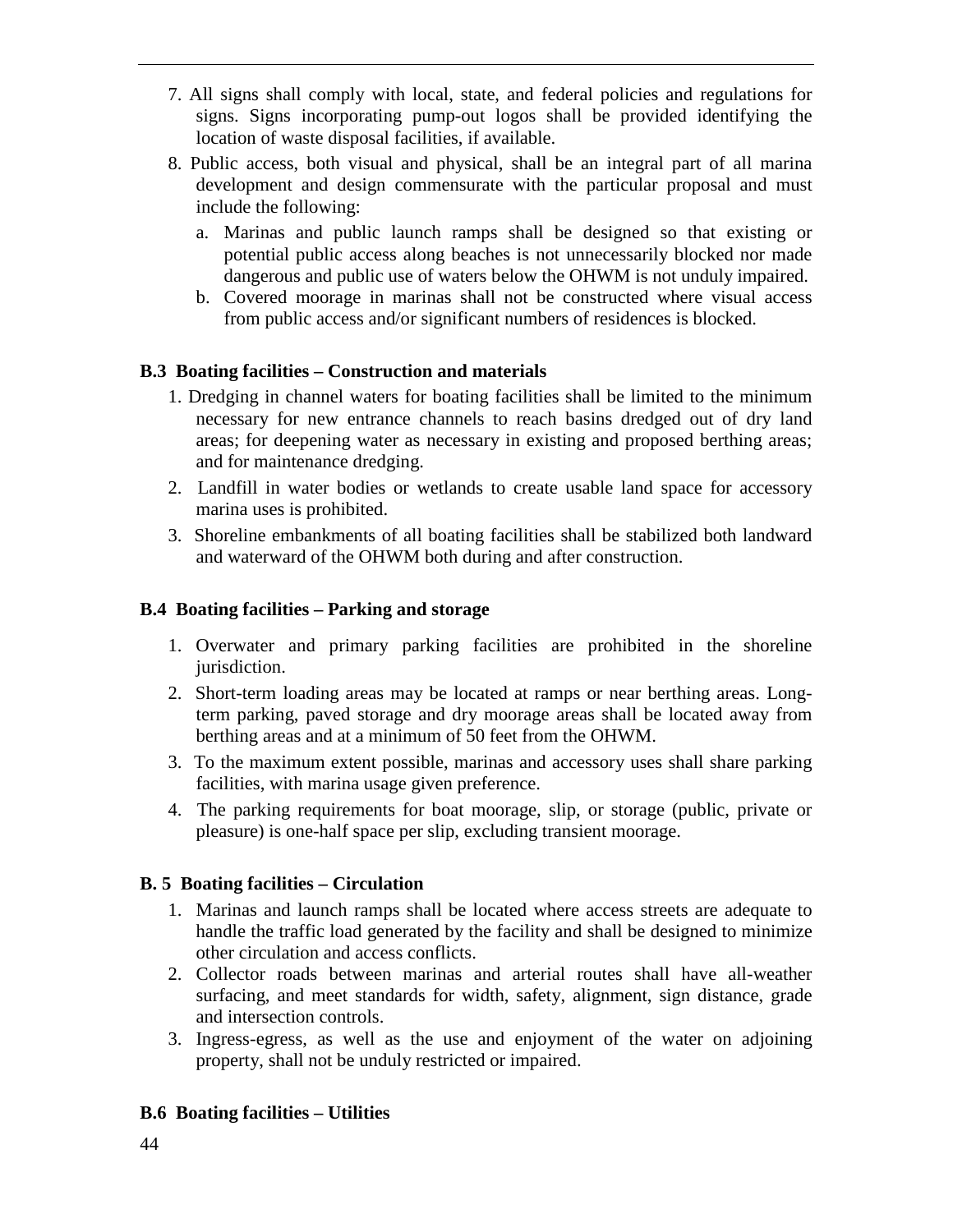- 1. Where moorage is offered in new, expanded or renovated existing marinas, pumpout, holding and/or treatment facilities shall be provided for sewage contained on boats and/or vessels. Such facilities shall be located so as to be conveniently available to all boats. The responsibility for the adequate collection and dumping of marina originating sewage, solid waste and petroleum waste is that of the marina operator.
- 2. All marinas shall provide restrooms. They shall be kept clean and be located within 200 feet from a dock or pier; there shall be one toilet and handwashing facility for each sex per 50 moorage sites; signs shall be posted so that the restrooms are easily identifiable to the public.
- 3. All pipes, plumbing, wires and cables at a marina site shall be placed at or below ground and dock levels where feasible.

### **B.7 Boating facilities – Management and Operations**

- 1. Marinas shall have adequate facilities and establish posted operational procedures for fuel handling and storage in order to prevent and minimize accidental spillage and for the containment, recovery and mitigation of spilled petroleum, sewage, and toxic products.
- 2. Marina operators shall post the following signs where they are readily visible to all marina users:
	- a. Regulations pertaining to handling and disposal of waste, sewage and toxic materials;
	- b. Regulations prohibiting the use of marine toilets while moored unless these toilets are self-contained or have an approved treatment device; and
	- c. Regulations prohibiting the disposal of fish and shellfish cleaning wastes, scrap fish, viscera or unused bait in or near the marina waters.
- 3. Garbage or litter receptacles shall be provided and maintained by the marina operator at several locations convenient to users in sufficient numbers to properly store all solid waste generated on-site. This should include separate receptacles for waste oil and other potentially hazardous or toxic waste.
- 4. The dock facilities shall be equipped with adequate lifesaving equipment such as life rings, hooks and ropes.
- 5. At least 10 percent of total slips shall be provided for "transient moorage" (less than two-week stay) when the marina is owned, operated, or franchised by a governmental agency.
- 6. The discharge of sewage and/or toxic material from boats and/or shore installations shall be prohibited. Toxic material, herein defined as any material damaging marine life, includes but is not limited to paints, varnishes, nonbiodegradable detergents, and petroleum.
- 7. No commercial and/or shellfish processing discharge or discarding of unused bait, scrap fish, or viscera will be permitted within any marina.
- 8. Washington State Water Quality Standards (WAC 173-201A) shall be strictly adhered to at all times.
- 9. Owners and operators of marinas shall make all reasonable efforts to protect marine life and habitat during construction and/or operation of any marina.

### **B.8 Boating facilities – Covered moorage**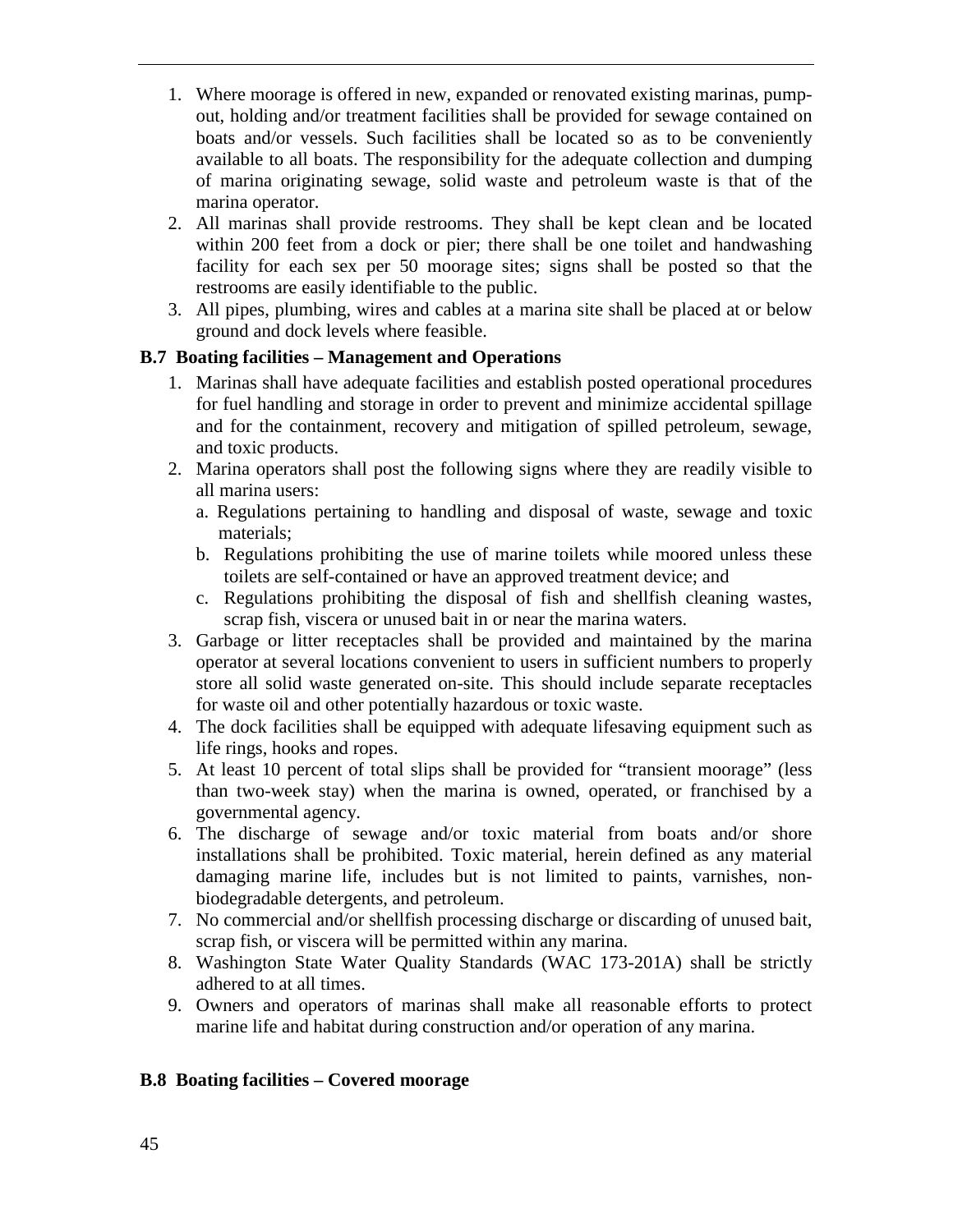- 1. Marina developers shall provide a detailed plan for covered moorage development before permits are granted. Such a plan must indicate:
	- a. Covered moorage location, size and general design;
	- b. Impact on shoreline views in the marina and from adjacent private and public properties; and
	- c. That the structures will be built to conform to the Town building code, withstand stresses from storms and weather or damage by fire, and that exterior wall and roof coverings shall be of noncombustible or fire-retardant treated material and so certified or labeled.
- 2. The maximum height for covered moorage is 25 feet above the extreme high tide level.

# **4.4 Shoreline Modification**

### **4.4.1 Shoreline protection structures**

# **A. Policies**

- 1. Natural solutions such as protective berms, beach enhancement or vegetative stabilization are strongly preferred over structural defense works or materials such as steel, wood, or concrete, because the former have less adverse and cumulative impacts on shore features and habitats.
- 2. The use of armored structural revetments (riprap) and bulkheads should be limited to situations where it can be demonstrated that nonstructural solutions, such as bioengineering, setbacks and buffers or any combination thereof, will not provide sufficient shoreline stabilization.
- 3. Shoreline protection structures should be located, designed, and constructed primarily to prevent damage to existing development. New development requiring bulkheads and/or similar protection should be discouraged.
- 4. Affected property owners and public agencies should be encouraged to coordinate bulkhead or riprap development for an entire drift sector or homogeneous reach in order to avoid exacerbating erosion on adjacent properties.
- 5. Bulkheads/revetments should not be approved as a solution to geophysical problems such as mass slope failure, sloughing, landslides, etc., caused by factors other than bank erosion.
- 6. Shoreline protection structures should be designed, improved and maintained to provide public access whenever possible.
- 7. The construction and maintenance of shoreline protection structures should avoid loss or reduction of shoreline environmental resource values. If a loss or reduction cannot be avoided, mitigation should be provided.

# **B. Regulations**

1. Applicability. Uses and activities related to shoreline protection structures which are identified as separate use activities in this program, such as flood control management, residential development, commercial development and industry, are subject to the regulations for those uses in addition to the standards for bulkheads and revetments (riprap) established in this section.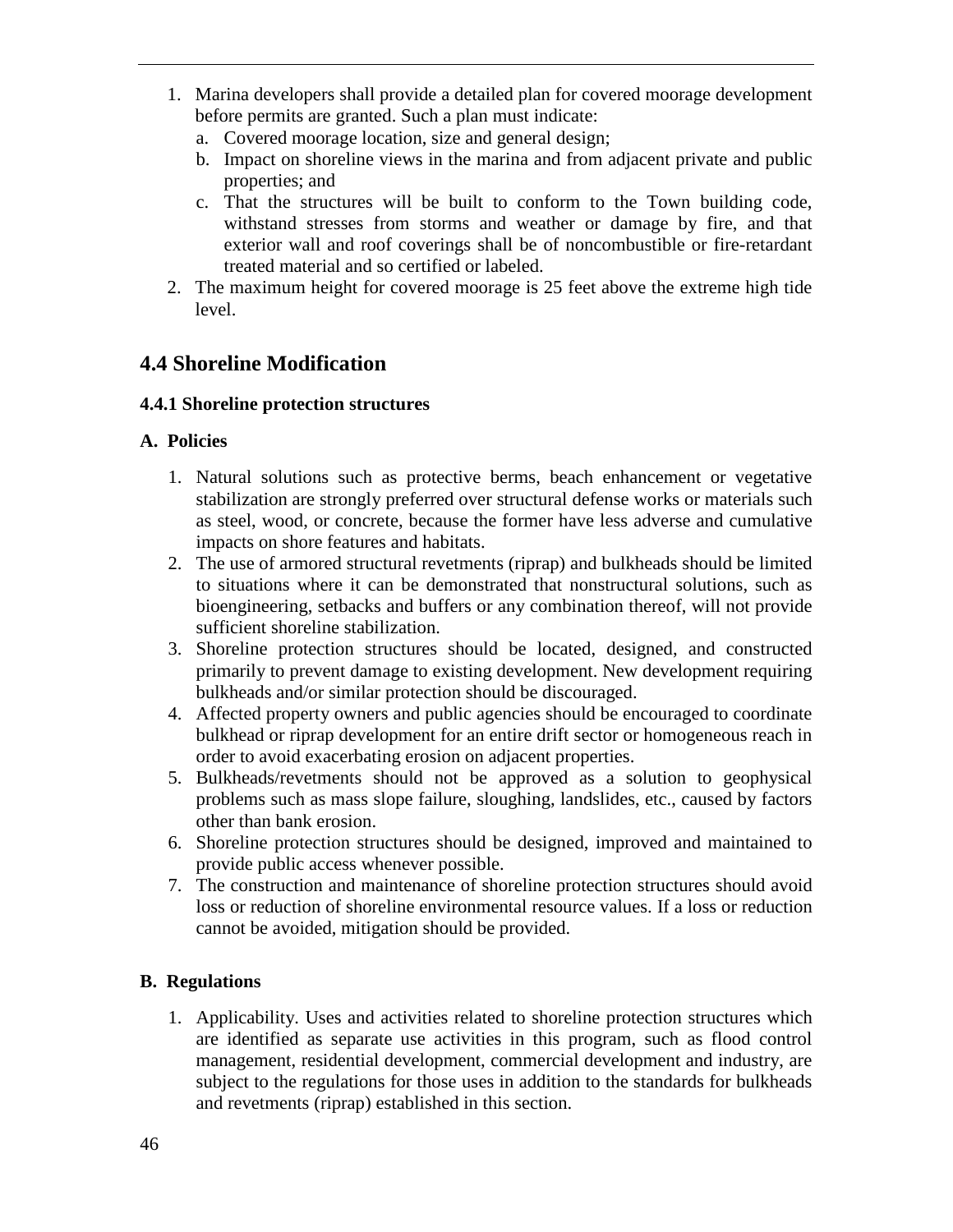- 2. Exemptions. The Shoreline Management Act only exempts the construction of a normal protective bulkhead common to an existing single-family residence from the substantial development permit requirement. However, these structures are required to comply with all the policies, prohibitions and development standards of this master program and of this section. To qualify for the exemption from the shoreline substantial development permit requirement, and to assure that such bulkheads will be consistent with this program, a statement of exemption shall be obtained from the Town before commencing construction of any bulkhead. WAC-173-27-040(2) (c) states that "A normal protective bulkhead is not exempt if it is constructed for the purpose of creating dry land."
- 3. Bulkheads shall be permitted only where local physical conditions such as foundation bearing material, surface and subsurface drainage are suitable for such alterations.
- 4. On all shorelines, bulkheads shall be located generally parallel to the natural shoreline. In addition:
- 5. For sloping or bluff shores, bulkheads shall be placed as far landward as is feasible;
- 6. On bank shorelines where no other bulkheads are adjacent, the construction of a bulkhead shall be as close to the bank as possible;
- 7. Bulkheads may tie in flush with existing bulkheads on adjoining properties.
- 8. Replacement bulkheads/revetments may be located immediately in front of and abutting (sharing a common surface) an existing bulkhead/revetment on the same property provided that replacement bulkheads/revetments shall not be authorized abutting an abandoned or neglected bulkhead/revetment or a bulkhead/revetment in serious disrepair.
- 9. When an existing bulkhead is being repaired by construction of a vertical wall fronting an existing wall, it shall be constructed no further waterward of the existing bulkhead than is necessary for construction of new footings.
- 10. When a bulkhead has deteriorated such that an OHWM has been established by the presence and action of water landward of the bulkhead then the replacement bulkhead must be located at or near the actual OHWM. A bulkhead may be replaced at the prior OHWM if the relocation of the revetment would jeopardize the integrity of existing structures above or landward of the revetment.
- 11. Bulkheads/revetments shall be sited and designed consistent with appropriate engineering principles.
- 12. When a bulkhead/revetment is required at a public access site, provision for safe access to the water shall be incorporated into bulkhead/revetment design.
- 13. Bulkheads/revetments shall be designed for the minimum dimensions necessary to adequately protect the development.
- 14. Stairs or other permitted structures may be built into a bulkhead/revetment but shall not extend waterward of it.
- 15. Bulkheads shall be designed to permit the passage of surface or groundwater without causing ponding or saturation of retained soil/materials.
- 16. Fill behind bulkheads/revetments shall be limited to an average of one cubic yard per running foot of wall. Any filling in excess of this amount shall be considered landfill and shall be subject to the provisions for landfill and the requirement for obtaining a shoreline substantial development permit.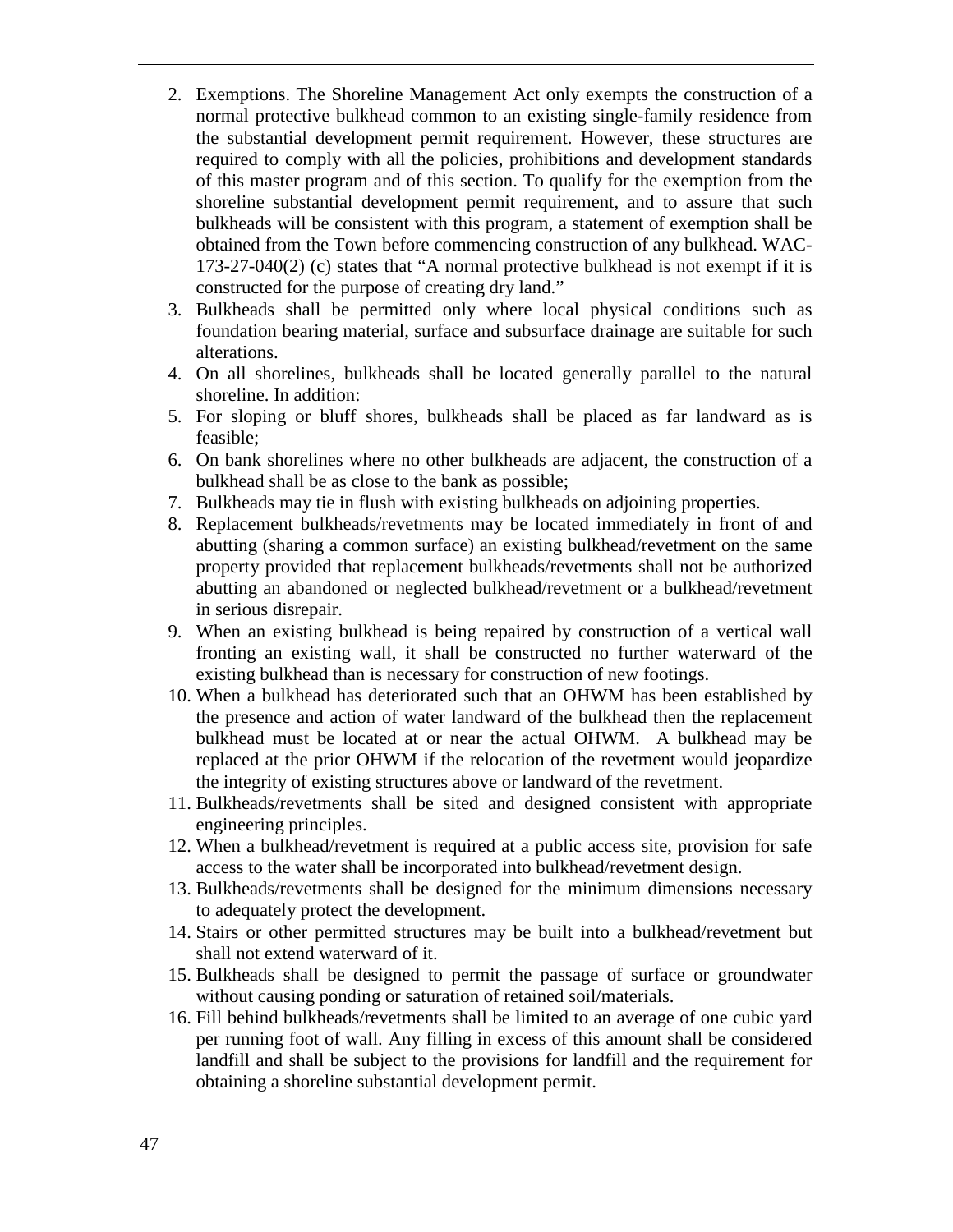- 17. Bulkhead/revetment design shall include and provide improved access to public shorelines whenever possible and appropriate.
- 18. When permitted, the siting and design of revetments shall be performed using appropriate engineering principles, including guidelines of the U.S. Natural Resources Conservation Service and the U.S. Army Corps of Engineers.
- 19. If an armored revetment is employed, the following design criteria shall be met:
	- a. The size and quantity of the material shall be limited to only that necessary to withstand the estimated energy intensity of the hydraulic system.
	- b. Filter cloth must be used to aid drainage and help prevent settling.
	- c. The toe reinforcement or protection must be adequate to prevent a collapse of the system from channel scouring or wave action for the anticipated life of the project.
	- d. The bulkhead/revetment area shall be restored as nearly as possible to preproject condition including replanting with native species and maintenance until the newly planted vegetation is established.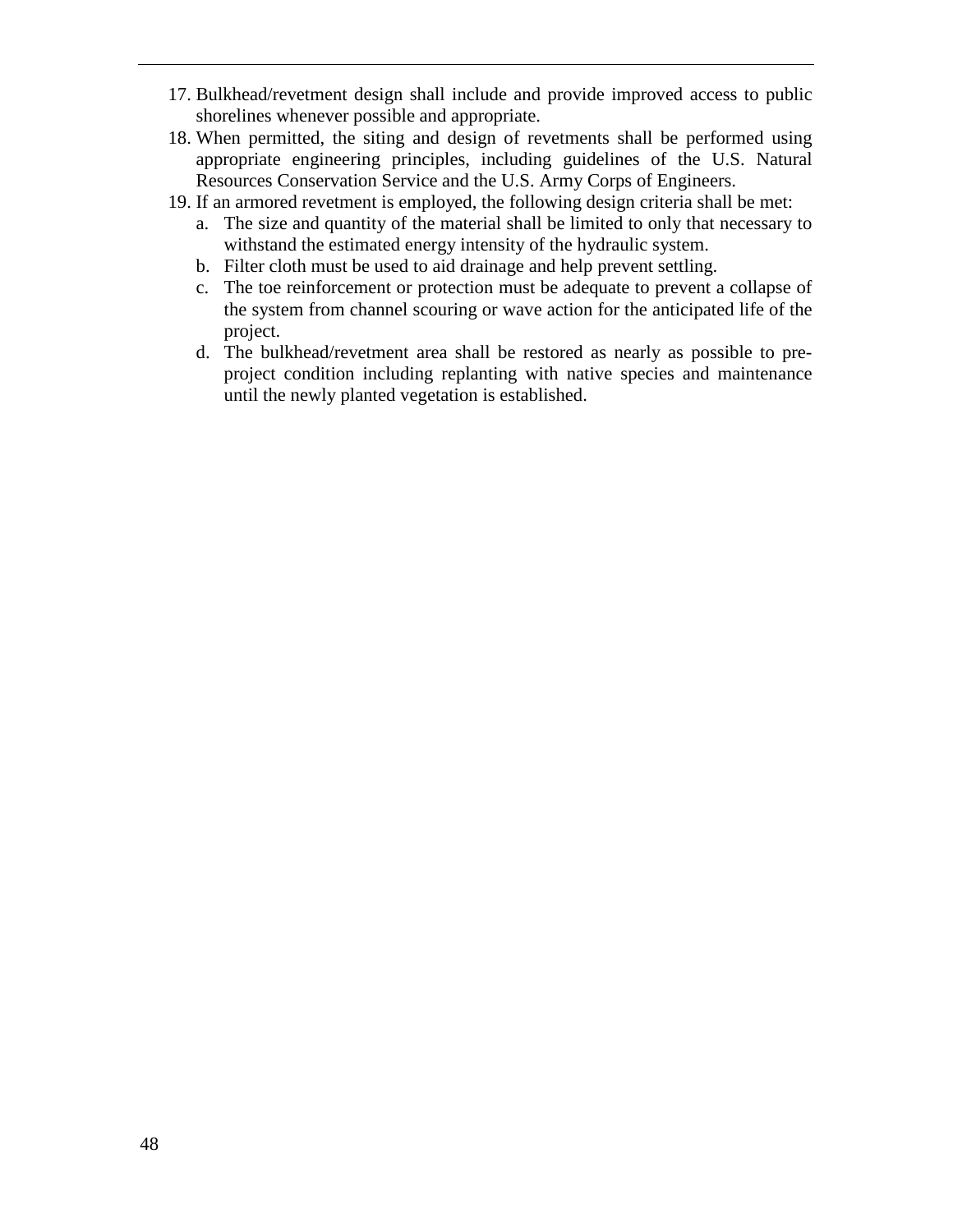### **4.4.2 Shoreline Modifications Table**

Specific modification of Shoreline environments are permitted, prohibited, or allowed with a conditional use permit as shown in Table 4-3.

#### **Table 4-3 Shoreline Modification Table**

| <b>SHORELINE</b>                           | (AE)           | (PLE)             | (RE)               | (HCE)                         | (CE)           | (IE)              |
|--------------------------------------------|----------------|-------------------|--------------------|-------------------------------|----------------|-------------------|
| <b>MODIFICATIONS</b>                       | <b>Aquatic</b> | <b>Public Use</b> | <b>Residential</b> | <b>Historic</b><br>Commercial | Commercial     | <b>Industrial</b> |
| <b>Shoreline</b>                           |                |                   |                    |                               |                |                   |
| <b>Stabilization</b>                       |                |                   |                    |                               |                |                   |
| <b>Beach restoration</b>                   | P              | P                 | <b>NA</b>          | P                             | P              | P                 |
| or enhancement                             | <b>CU</b>      | CU                | <b>NA</b>          | CU                            | CU             | $\mathbf{P}$      |
| <b>Revetments</b>                          |                |                   |                    |                               |                |                   |
| <b>Bulkheads</b>                           | $\mathbf{P}$   | $\mathbf{P}$      | <b>NA</b>          | $\mathbf{P}$                  | $\mathbf{P}$   | $\mathbf{P}$      |
| <b>Jetties and</b>                         | $\mathbf X$    | $\mathbf X$       | <b>NA</b>          | $\mathbf X$                   | $\mathbf X$    | X                 |
| <b>Groins</b>                              |                |                   |                    |                               |                |                   |
| <b>Breakwater</b>                          | $X^{**}$       | $\overline{X}$    | NA                 | $\overline{X}$                | $\overline{X}$ | CU                |
| <b>Dredging</b>                            | <b>CU</b>      | $\overline{X}$    | <b>NA</b>          | X                             | $\overline{X}$ | $\overline{X}$    |
| <b>Hazardous Waste</b><br><b>Cleanup</b>   | $\mathbf{P}$   | $\mathbf{P}$      | $NA^*$             | $\mathbf{P}$                  | $\mathbf{P}$   | $\mathbf{P}$      |
| Fill                                       | CU             | CU                | $NA^*$             | CU                            | <b>CU</b>      | <b>CU</b>         |
| <b>Piers and Docks</b>                     | $\overline{P}$ | CU                | <b>NA</b>          | CU                            | <b>CU</b>      | CU                |
| <b>Land Clearing and</b><br><b>Grading</b> | X              | $\mathbf{P}$      | $NA*$              | $\mathbf{P}$                  | $\mathbf{P}$   | $\mathbf{P}$      |

#### **SHORELINE ENVIRONMENTS**

\*\*Allowed through a conditional use permit when upland environment is designated Industrial.

P= Permitted modification subject to the policies and regulations of this SMP

 $CU =$  Modification requiring a Conditional Use permit subject to the policies and regulations of this SMP

 $X =$  Prohibited; the modification is not eligible for a variance or a conditional use permit \*The Residential Environment drains away from the Swinomish Channel.

### **4.4.3 Shoreline Structures Regulations**

- 1. Bulkheads and revetments may be allowed only when evidence is presented which conclusively demonstrates that one of the following conditions exists:
	- a. Serious wave erosion threatens an established use or existing building(s) on upland property;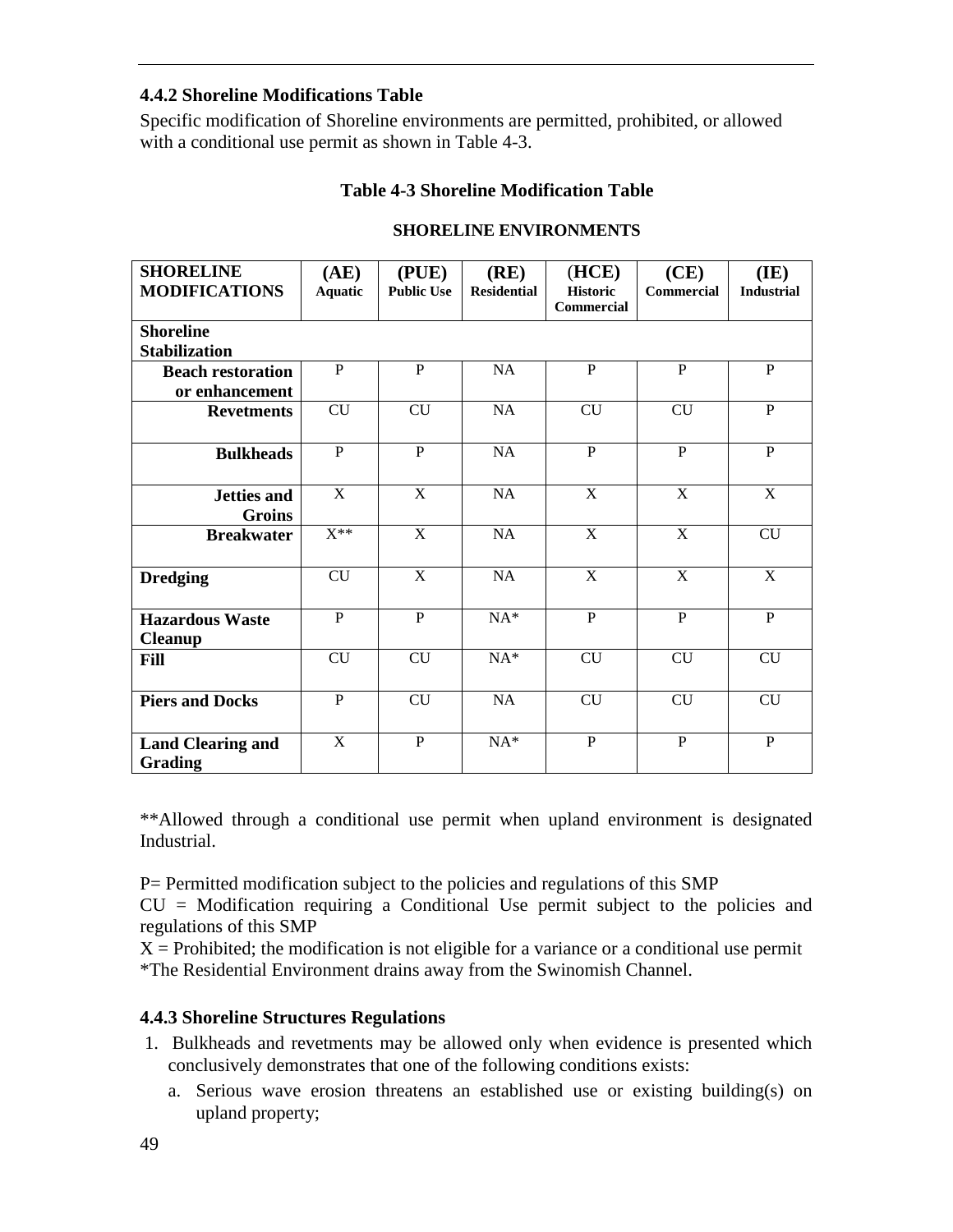- b. Bulkheads/revetments are necessary to the operation and location of waterdependent and water-related activities consistent with this master program; provided, that all alternatives have proven infeasible (i.e., use relocation, use design, nonstructural shore stabilization options) and that such bulkheads meet other policies and regulations of this chapter; or
- c. Use of natural materials and processes and nonstructural solutions to bank stabilization are unworkable in protecting existing development.
- 2. Shoreline protection structure design and development shall conform to all other applicable state and federal agency policies and regulations including the State Department of Fish and Wildlife criteria governing the design of bulkheads and revetments.
- 3. Natural materials and processes such as protective berms, stone containment barriers, beach replenishment, segmented sills, coir fiber logs, drift logs, brush and/or vegetative stabilization shall be utilized to the maximum extent possible.
- 4. Shoreline protection structure proposals must ensure passage of surface and/or groundwater.
- 5. Gabions (wire mesh filled with concrete or rocks) shall not be used in bulkhead construction where alternatives more consistent with this program are feasible, because of their limited durability and the potential hazard to shore users and the shoreline environment.
- 6. Shoreline protection structures must be in support of an allowable shoreline use that is in conformance with the provisions of this master program unless it can be demonstrated that such structures are necessary and in the public interest for the maintenance of shoreline environmental resources.
- 7. Shoreline protection structures are prohibited for any purpose if they will cause significant adverse erosion or beach starvation.
- 8. Riprap material shall consist of clean, quarried rock, free of loose dirt and any pollutants, and shall be of sufficient size and weight to prevent movement by wave or current action. Tires, automobile bodies, scrap metal, paper products, and scrap concrete and other inappropriate solid waste materials, shall not be used for riprap.
- 9. Where on-site environmental conditions allow, vegetation shall be integrated into the riprap design to reduce erosion, provide cover, shade and habitat and improve the natural appearance of the shoreline.
- 10. All forms of shoreline protection structures shall be constructed and maintained in a manner that does not reduce water quality and/or fisheries habitat.
- 11. Dredging and filling activities shall be conducted with minimum impact on marine habitat in the Swinomish Channel and during those times authorized by appropriate agencies.
- 12. Uses in the aquatic environment shall not block navigation channels or restrict access to sections of the shoreline.

### **4.4.4 Flood control management**

### **A. Policies**

1. Flood management planning should be undertaken to protect wildlife, human life, health and property from damage due to flooding.